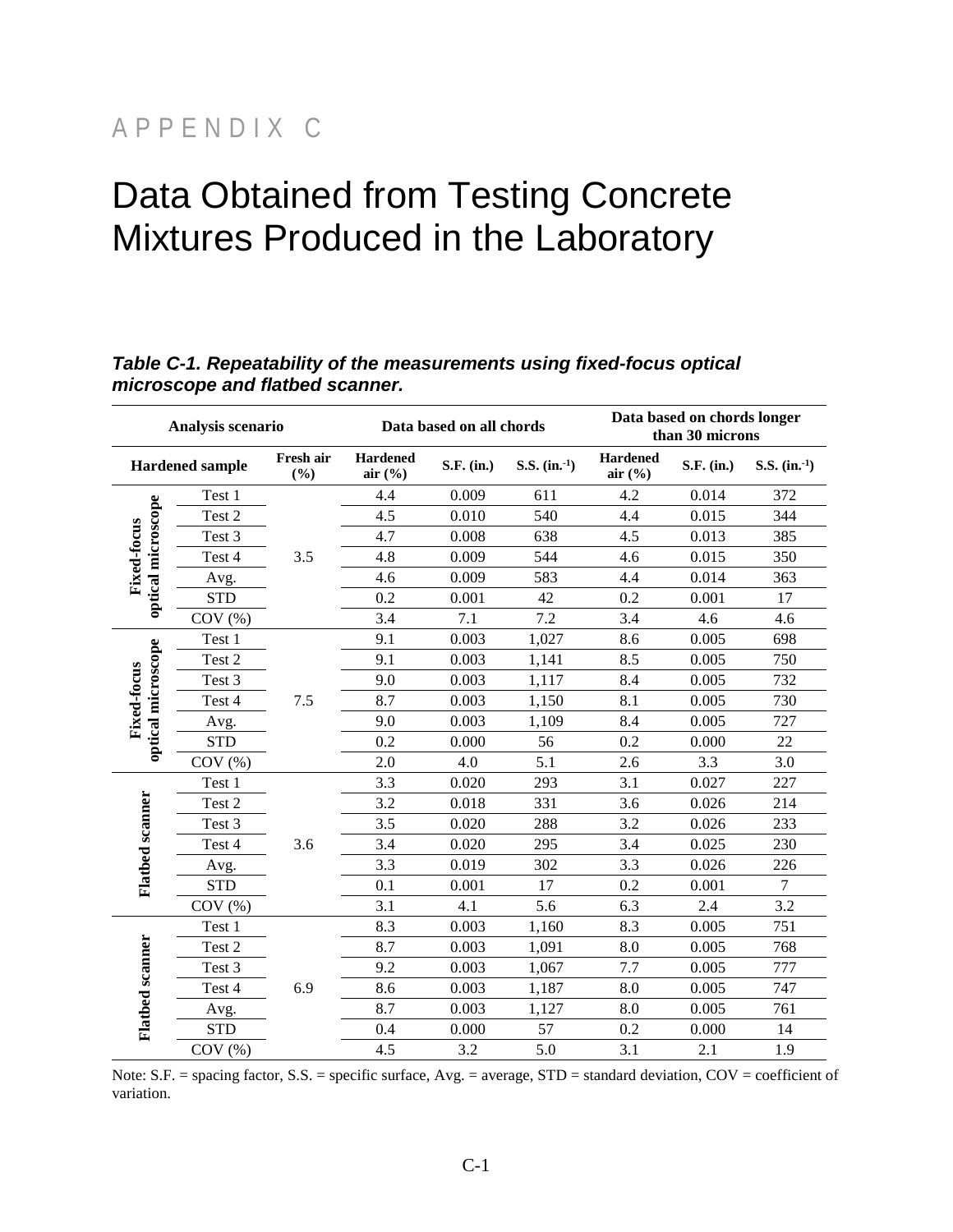|                                    | Analysis scenario |                  |                                | Data based on all chords* |                | Data based on chords longer than<br>30 microns |            |                |  |  |
|------------------------------------|-------------------|------------------|--------------------------------|---------------------------|----------------|------------------------------------------------|------------|----------------|--|--|
|                                    |                   | Fresh air<br>(%) | <b>Hardened</b><br>air $(\% )$ | S.F. (in.)                | $S.S.$ (in.-1) | <b>Hardened</b><br>air $(\frac{6}{6})$         | S.F. (in.) | $S.S.$ (in.-1) |  |  |
|                                    | Test Mix 1        |                  | 5.1                            | 0.008                     | 621            | 4.9                                            | 0.014      | 370            |  |  |
|                                    |                   | 3.0              | 5.1                            | 0.012                     | 414            | 5.1                                            | 0.015      | 334            |  |  |
|                                    | Test Mix 2        | 3.5              | 4.5                            | 0.010                     | 558            | 4.4                                            | 0.016      | 345            |  |  |
| Non air-entrained<br>mixtures      |                   |                  | 4.9                            | 0.013                     | 407            | 4.8                                            | 0.016      | 324            |  |  |
|                                    |                   |                  | 2.4                            | 0.010                     | 723            | 2.3                                            | 0.014      | 513            |  |  |
|                                    | Test Mix 3        | 2.6              | 3.6                            | 0.006                     | 953            | 3.4                                            | 0.011      | 573            |  |  |
|                                    | Test Mix 4        | 2.7              | 4.8                            | 0.008                     | 695            | 4.6                                            | 0.012      | 431            |  |  |
|                                    |                   |                  | 4.8                            | 0.008                     | 695            | 4.6                                            | 0.012      | 431            |  |  |
|                                    | Mix 27            | 3.9              | 3.9                            | 0.009                     | 609            | 3.8                                            | 0.014      | 399            |  |  |
|                                    | <b>Mix 39</b>     | 3.5              | 3.3                            | 0.008                     | 363            | 3.1                                            | 0.016      | 287            |  |  |
|                                    | Mix 41            | 3.4              | 3.4                            | 0.005                     | 1,074          | 3.0                                            | 0.013      | 632            |  |  |
| in this project<br>Sample mixtures | Mix 43            | 4.0              | 4.2                            | 0.010                     | 553            | 3.8                                            | 0.018      | 180            |  |  |
|                                    | Mix 45            | 3.1              | 4.7                            | 0.008                     | 677            | 4.6                                            | 0.010      | 515            |  |  |
|                                    | <b>Mix 47</b>     | 3.8              | 4.2                            | 0.006                     | 829            | 3.9                                            | 0.013      | 409            |  |  |
|                                    | <b>Mix 49</b>     | 3.1              | 4.3                            | 0.008                     | 653            | 4.1                                            | 0.014      | 379            |  |  |
| investigated                       | Mix 65            | 2.9              | 4.5                            | 0.006                     | 580            | 4.1                                            | 0.014      | 282            |  |  |
|                                    | Mix 67            | 3.1              | 5.6                            | 0.004                     | 1,122          | 4.9                                            | 0.020      | 253            |  |  |
|                                    | Mix 71            | 3.4              | 4.7                            | 0.007                     | 734            | 4.4                                            | 0.012      | 462            |  |  |

*Table C-2. Sample fixed-focus optical microscope data: comparison between all chords data and data based on chords longer than 30 microns.* 

Note: \*The spacing factors measured based on all chords data suggest desirable performances. However, the first four concrete mixtures were not even air-entrained, and the rest of these mixtures were intentionally dosed with less than 4% air in the fresh state. The S.F. measurements based on chords longer than 30 microns, however, catch this and suggest more reliable and meaningful results. The same applies to the S.S. measurements, where data based on all chords will yield high S.S. values, which does not appear to be reliable. The differences between air content are negligible. S.F. = spacing factor (in.), S.S. = specific surface (in.<sup>-1</sup>).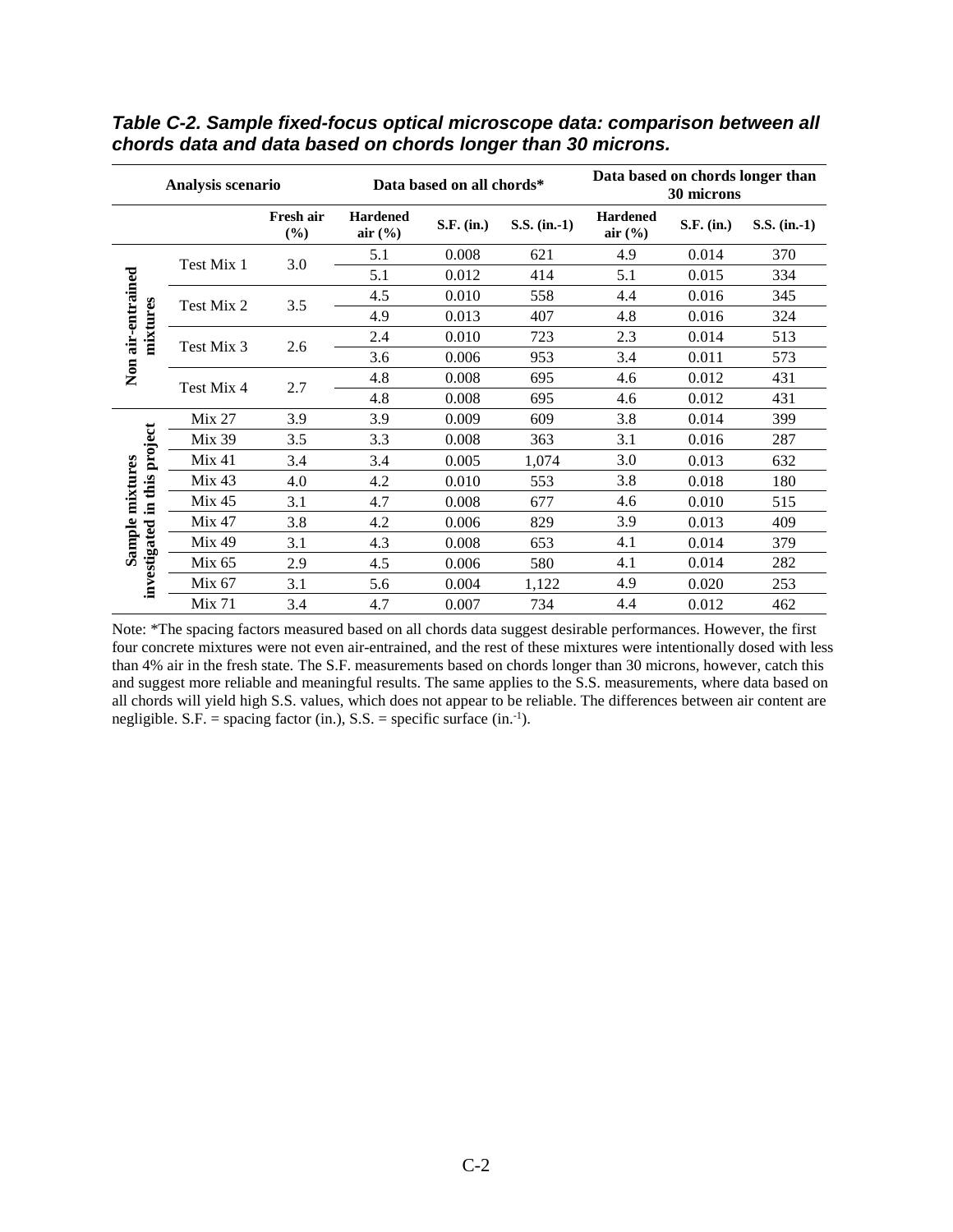|                |                   |                   |             | <b>SAM Number Measurements</b><br><b>Fresh Air Content Measurements</b> |                      |         |          |      |            |                   |  |
|----------------|-------------------|-------------------|-------------|-------------------------------------------------------------------------|----------------------|---------|----------|------|------------|-------------------|--|
| Mix#           | Meter 1<br>$(\%)$ | Meter 2<br>$(\%)$ | Avg.<br>(%) | <b>STD</b>                                                              | <b>COV</b><br>$(\%)$ | Meter 1 | Meter 2  | Avg. | <b>STD</b> | <b>COV</b><br>(%) |  |
| $\mathbf{1}$   | 3.4               | 3.0               | 3.2         | 0.3                                                                     | 8.8                  | 0.60    | 0.78     | 0.69 | 0.13       | 18.4              |  |
| $\overline{2}$ | 7.0               | 7.1               | $7.1\,$     | 0.1                                                                     | 1.0                  | 0.33    | 0.55     | 0.44 | 0.16       | 35.4              |  |
| 3              | 2.6               | 2.8               | 2.7         | 0.1                                                                     | 5.2                  | 0.67    | 0.61     | 0.64 | 0.04       | 6.6               |  |
| $\overline{4}$ | 5.3               | 6.1               | 5.7         | 0.6                                                                     | 9.9                  | 0.25    | 0.21     | 0.23 | 0.03       | 12.3              |  |
| 5              | 3.4               | 3.7               | 3.6         | 0.2                                                                     | 6.0                  | 0.75    | 0.94     | 0.85 | 0.13       | 15.9              |  |
| 6              | 6.9               | 7.5               | 7.2         | 0.4                                                                     | 5.9                  | 0.19    | 0.29     | 0.24 | 0.07       | 29.5              |  |
| $\overline{7}$ | 3.1               | 3.2               | 3.2         | 0.1                                                                     | 2.2                  | 0.75    | 0.70     | 0.73 | 0.04       | 4.9               |  |
| $8\,$          | 6.4               | 6.8               | 6.6         | 0.3                                                                     | 4.3                  | 0.19    | 0.33     | 0.26 | 0.10       | 38.1              |  |
| 9              | 3.0               | 3.0               | 3.0         | 0.0                                                                     | 0.0                  | 0.84    | 0.92     | 0.88 | 0.06       | 6.4               |  |
| 10             | 4.9               | 5.1               | 5.0         | 0.1                                                                     | 2.8                  | 0.32    | 0.56     | 0.44 | 0.17       | 38.6              |  |
| 11             | 2.6               | 2.9               | 2.8         | 0.2                                                                     | 7.7                  | 0.78    | 0.69     | 0.74 | 0.06       | 8.7               |  |
| 12             | 6.5               | 5.9               | 6.2         | 0.4                                                                     | 6.8                  | 0.17    | 0.26     | 0.22 | 0.06       | 29.6              |  |
| 13             | 3.2               | 2.9               | 3.1         | 0.2                                                                     | 7.0                  | 0.69    | 0.70     | 0.70 | 0.01       | 1.0               |  |
| 14             | 6.0               | 5.5               | 5.8         | 0.4                                                                     | 6.1                  | 0.34    | 0.43     | 0.39 | 0.06       | 16.5              |  |
| 15             | 2.9               | 3.0               | 3.0         | 0.1                                                                     | 2.4                  | 0.93    | 0.95     | 0.94 | 0.01       | 1.5               |  |
| 16             | 7.4               | 6.9               | $7.2\,$     | 0.4                                                                     | 4.9                  | 0.32    | 0.21     | 0.27 | 0.08       | 29.4              |  |
| 17             | 4.2               | 3.8               | 4.0         | 0.3                                                                     | 7.1                  | 0.68    | 0.80     | 0.74 | 0.08       | 11.5              |  |
| 18             | 7.8               | 6.5               | 7.2         | 0.9                                                                     | 12.9                 | 0.07    | $0.10\,$ | 0.09 | 0.02       | 25.0              |  |
| 19             | 4.3               | 3.7               | 4.0         | 0.4                                                                     | 10.6                 | 0.73    | 0.71     | 0.72 | 0.01       | 2.0               |  |
| 20             | 7.6               | 7.6               | 7.6         | $0.0\,$                                                                 | 0.0                  | 0.18    | 0.21     | 0.20 | 0.02       | 10.9              |  |
| 21             | 3.4               | 3.2               | 3.3         | 0.1                                                                     | 4.3                  | 0.37    | 0.41     | 0.39 | 0.03       | 7.3               |  |
| 22             | 7.8               | 8.1               | 8.0         | 0.2                                                                     | 2.7                  | 0.11    | 0.21     | 0.16 | 0.07       | 44.2              |  |
| 23             | 3.1               | 3.3               | 3.2         | 0.1                                                                     | 4.4                  | 0.76    | 0.81     | 0.79 | 0.04       | 4.5               |  |
| 24             | 5.8               | 6.0               | 5.9         | 0.1                                                                     | 2.4                  | 0.16    | 0.15     | 0.16 | 0.01       | 4.6               |  |
| 25             | 3.1               | 3.8               | 3.5         | 0.5                                                                     | 14.3                 | 0.65    | 0.59     | 0.62 | 0.04       | 6.8               |  |
| 26             | 7.0               | 6.2               | 6.6         | 0.6                                                                     | 8.6                  | 0.09    | 0.12     | 0.11 | 0.02       | 20.2              |  |
| 27             | 3.7               | 4.0               | 3.9         | 0.2                                                                     | 5.5                  | 0.83    | 0.81     | 0.82 | 0.01       | 1.7               |  |
| 28             | 5.3               | 5.5               | 5.4         | 0.1                                                                     | 2.6                  | 0.29    | 0.38     | 0.34 | 0.06       | 19.0              |  |
| 29             | 3.8               | 3.7               | 3.8         | 0.1                                                                     | 1.9                  | 0.81    | 0.79     | 0.80 | 0.01       | 1.8               |  |
| 30             | 6.7               | 7.1               | 6.9         | 0.3                                                                     | 4.1                  | 0.10    | 0.19     | 0.15 | 0.06       | 43.9              |  |
| 31             | 3.9               | 3.7               | 3.8         | 0.1                                                                     | 3.7                  | 0.81    | 0.67     | 0.74 | 0.10       | 13.4              |  |
| 32             | 6.7               | 7.2               | 7.0         | 0.4                                                                     | 5.2                  | 0.15    | 0.15     | 0.15 | 0.00       | 0.0               |  |
| 33             | 3.4               | 3.3               | 3.4         | 0.1                                                                     | 2.1                  | 0.73    | 0.70     | 0.72 | 0.02       | 3.0               |  |
| 34             | 7.0               | 6.2               | 6.6         | 0.6                                                                     | 8.6                  | 0.21    | 0.39     | 0.30 | 0.13       | 42.4              |  |
| 35             | 3.9               | 3.7               | 3.8         | 0.1                                                                     | 3.7                  | 0.66    | 0.93     | 0.80 | 0.19       | 24.0              |  |
| 36             | 5.8               | 6.4               | 6.1         | 0.4                                                                     | 7.0                  | 0.55    | 0.48     | 0.52 | 0.05       | 9.6               |  |
| 37             | 3.4               | 3.3               | 3.4         | 0.1                                                                     | 2.1                  | 0.68    | 0.62     | 0.65 | 0.04       | 6.5               |  |
| 38             | 5.2               | 5.4               | 5.3         | 0.1                                                                     | 2.7                  | 0.36    | 0.37     | 0.37 | 0.01       | 1.9               |  |
| 39             | 3.3               | 3.6               | 3.5         | 0.2                                                                     | 6.1                  | 0.87    | 0.92     | 0.90 | 0.04       | 4.0               |  |
| 40             | 5.7               | 6.0               | 5.9         | 0.2                                                                     | 3.6                  | 0.39    | 0.40     | 0.40 | 0.01       | 1.8               |  |

#### *Table C-3. Fresh air content and SAM number measurements.*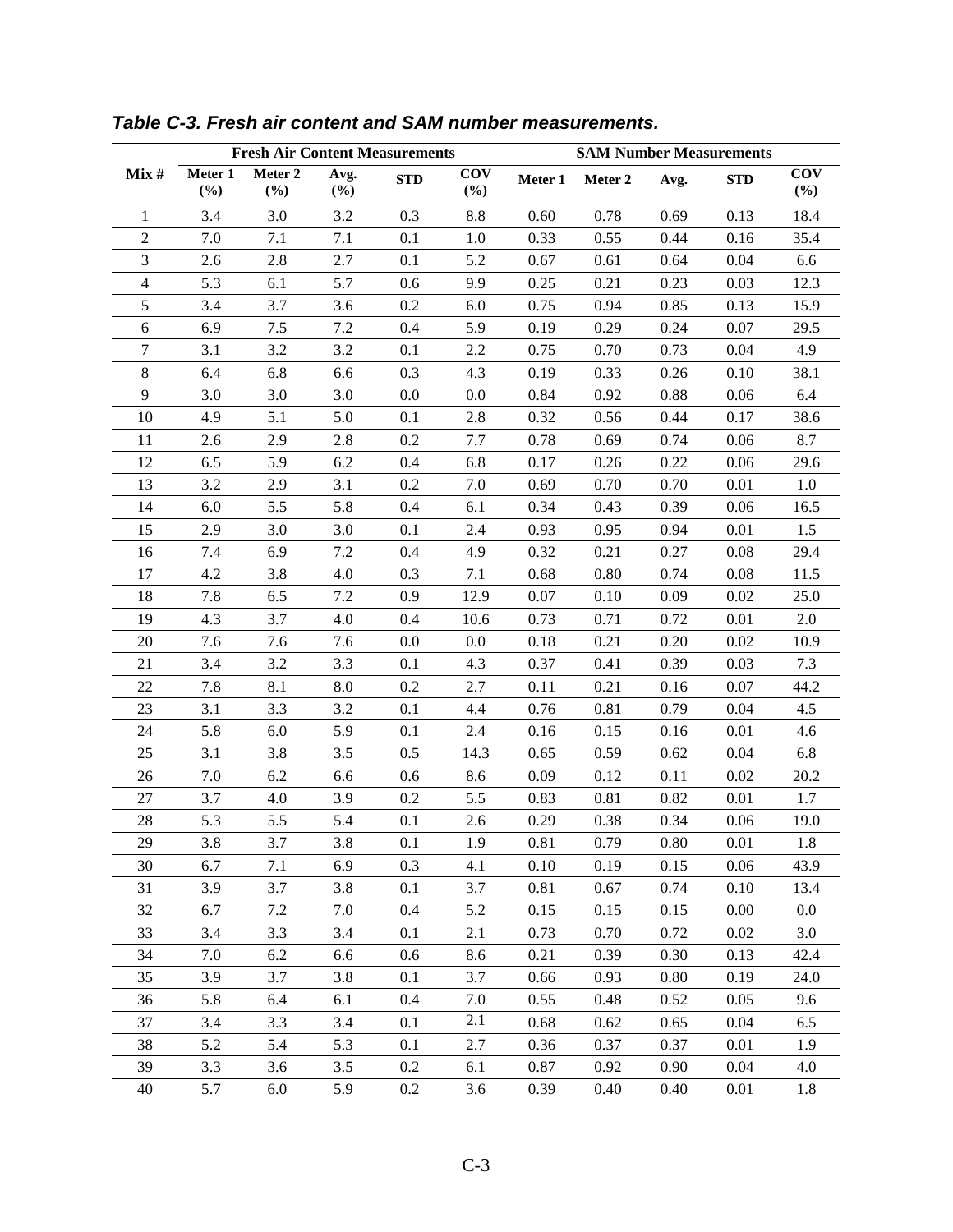|      |                | <b>Fresh Air Content Measurements</b> |             |            |                   | <b>SAM Number Measurements</b> |         |      |            |                   |  |  |
|------|----------------|---------------------------------------|-------------|------------|-------------------|--------------------------------|---------|------|------------|-------------------|--|--|
| Mix# | Meter 1<br>(%) | Meter 2<br>(%)                        | Avg.<br>(%) | <b>STD</b> | <b>COV</b><br>(%) | Meter 1                        | Meter 2 | Avg. | <b>STD</b> | <b>COV</b><br>(%) |  |  |
| 41   | 3.5            | 3.2                                   | 3.4         | 0.2        | 6.3               | 0.68                           | 0.76    | 0.72 | 0.06       | 7.9               |  |  |
| 42   | 6.1            | 5.8                                   | 6.0         | 0.2        | 3.6               | 0.17                           | 0.33    | 0.25 | 0.11       | 45.3              |  |  |
| 43   | 4.1            | 3.8                                   | 4.0         | 0.2        | 5.4               | 0.80                           | 0.67    | 0.74 | 0.09       | 12.5              |  |  |
| 44   | 6.3            | 5.8                                   | 6.1         | 0.4        | 5.8               | 0.18                           | 0.23    | 0.21 | 0.04       | 17.2              |  |  |
| 45   | 2.9            | 3.3                                   | 3.1         | 0.3        | 9.1               | 0.61                           | 0.65    | 0.63 | 0.03       | 4.5               |  |  |
| 46   | 7.5            | 6.7                                   | 7.1         | 0.6        | 8.0               | 0.38                           | 0.34    | 0.36 | 0.03       | 7.9               |  |  |
| 47   | 3.8            | 3.7                                   | 3.8         | 0.1        | 1.9               | 0.78                           | 0.75    | 0.77 | 0.02       | 2.8               |  |  |
| 48   | 5.4            | 6.2                                   | 5.8         | 0.6        | 9.8               | 0.26                           | 0.18    | 0.22 | 0.06       | 25.7              |  |  |
| 49   | 3.1            | 3.1                                   | 3.1         | 0.0        | 0.0               | 0.75                           | 0.80    | 0.78 | 0.04       | 4.6               |  |  |
| 50   | 7.8            | 7.2                                   | $7.5$       | 0.4        | 5.7               | 0.28                           | 0.31    | 0.30 | 0.02       | 7.2               |  |  |
| 51   | 3.0            | 3.0                                   | 3.0         | 0.0        | 0.0               | 0.54                           | 0.56    | 0.55 | 0.01       | 2.6               |  |  |
| 52   | 5.3            | 5.5                                   | 5.4         | 0.1        | 2.6               | 0.31                           | 0.28    | 0.30 | 0.02       | 7.2               |  |  |
| 53   | 3.4            | 3.3                                   | 3.4         | 0.1        | 2.1               | 0.43                           | 0.43    | 0.43 | 0.00       | $0.0\,$           |  |  |
| 54   | 4.9            | 5.2                                   | 5.1         | 0.2        | 4.2               | 0.31                           | 0.25    | 0.28 | 0.04       | 15.2              |  |  |
| 55   | 3.7            | 3.5                                   | 3.6         | 0.1        | 3.9               | 0.74                           | 0.54    | 0.64 | 0.14       | 22.1              |  |  |
| 56   | 4.6            | 5.3                                   | 5.0         | 0.5        | 10.0              | 0.50                           | 0.25    | 0.38 | 0.18       | 47.1              |  |  |
| 57   | 4.3            | 3.3                                   | 3.8         | 0.7        | 18.6              | 0.41                           | 0.33    | 0.37 | 0.06       | 15.3              |  |  |
| 58   | 5.4            | 5.1                                   | 5.3         | 0.2        | 4.0               | 0.36                           | 0.43    | 0.40 | 0.05       | 12.5              |  |  |
| 59   | 3.7            | 4.0                                   | 3.9         | 0.2        | 5.5               | 0.63                           | 0.68    | 0.66 | 0.04       | 5.4               |  |  |
| 60   | 5.7            | 6.4                                   | 6.1         | 0.5        | 8.2               | 0.52                           | 0.51    | 0.52 | 0.01       | 1.4               |  |  |
| 61   | 2.8            | 2.9                                   | 2.9         | 0.1        | 2.5               | 0.43                           | 0.51    | 0.47 | 0.06       | 12.0              |  |  |
| 62   | 7.5            | 6.6                                   | 7.1         | 0.6        | 9.0               | 0.27                           | 0.07    | 0.17 | 0.14       | 83.2              |  |  |
| 63   | 3.5            | 3.4                                   | 3.5         | 0.1        | $2.0\,$           | 0.62                           | 0.66    | 0.64 | 0.03       | 4.4               |  |  |
| 64   | 5.2            | 5.3                                   | 5.3         | 0.1        | 1.3               | 0.63                           | 0.70    | 0.67 | 0.05       | 7.4               |  |  |
| 65   | 2.9            | 2.8                                   | 2.9         | 0.1        | 2.5               | 0.28                           | 0.39    | 0.34 | 0.08       | 23.2              |  |  |
| 66   | 7.4            | 6.8                                   | 7.1         | 0.4        | 6.0               | 0.14                           | 0.19    | 0.17 | $0.04\,$   | 21.4              |  |  |
| 67   | 3.0            | 3.1                                   | 3.1         | 0.1        | 2.3               | 0.43                           | 0.41    | 0.42 | 0.01       | 3.4               |  |  |
| 68   | 7.0            | 7.1                                   | 7.1         | 0.1        | 1.0               | $0.26\,$                       | 0.32    | 0.29 | 0.04       | 14.6              |  |  |
| 69   | 4.5            | 4.1                                   | 4.3         | 0.3        | 6.6               | 0.54                           | 0.52    | 0.53 | 0.01       | 2.7               |  |  |
| 70   | 5.3            | 5.1                                   | 5.2         | 0.1        | 2.7               | 0.52                           | 0.61    | 0.57 | 0.06       | 11.3              |  |  |
| 71   | 3.2            | 3.6                                   | 3.4         | 0.3        | 8.3               | 0.68                           | 0.67    | 0.68 | 0.01       | 1.0               |  |  |
| 72   | 7.6            | 7.5                                   | 7.6         | 0.1        | 0.9               | 0.03                           | 0.07    | 0.05 | 0.03       | 56.6              |  |  |
| 73   | 4.2            | 4.3                                   | 4.3         | 0.1        | 1.7               | 0.41                           | 0.37    | 0.39 | 0.03       | 7.3               |  |  |
| 74   | 7.7            | 6.1                                   | 6.9         | 1.1        | 16.4              | 0.21                           | 0.25    | 0.23 | 0.03       | 12.3              |  |  |
| 75   | 3.2            | 3.6                                   | 3.4         | 0.3        | 8.3               | 0.64                           | 0.62    | 0.63 | 0.01       | 2.2               |  |  |
| 76   | 7.0            | 7.1                                   | 7.1         | 0.1        | 1.0               | 0.21                           | 0.26    | 0.24 | 0.04       | 15.0              |  |  |
| 77   | 3.6            | 2.9                                   | 3.3         | 0.5        | 15.2              | 0.31                           | 0.29    | 0.30 | 0.01       | 4.7               |  |  |
| 78   | 6.1            | 6.3                                   | 6.2         | 0.1        | 2.3               | 0.10                           | 0.16    | 0.13 | 0.04       | 32.6              |  |  |
| 79   | 3.4            | 3.8                                   | 3.6         | 0.3        | 7.9               | 0.78                           | 0.82    | 0.80 | 0.03       | 3.5               |  |  |
| 80   | 5.1            | 5.5                                   | 5.3         | 0.3        | 5.3               | 0.42                           | 0.37    | 0.40 | 0.04       | 9.0               |  |  |
| 81   | 2.9            | 3.1                                   | 3.0         | 0.1        | 4.7               | 0.62                           | 0.67    | 0.65 | 0.04       | 5.5               |  |  |
| 82   | 7.1            | 7.3                                   | 7.2         | 0.1        | 2.0               | 0.15                           | 0.17    | 0.16 | 0.01       | 8.8               |  |  |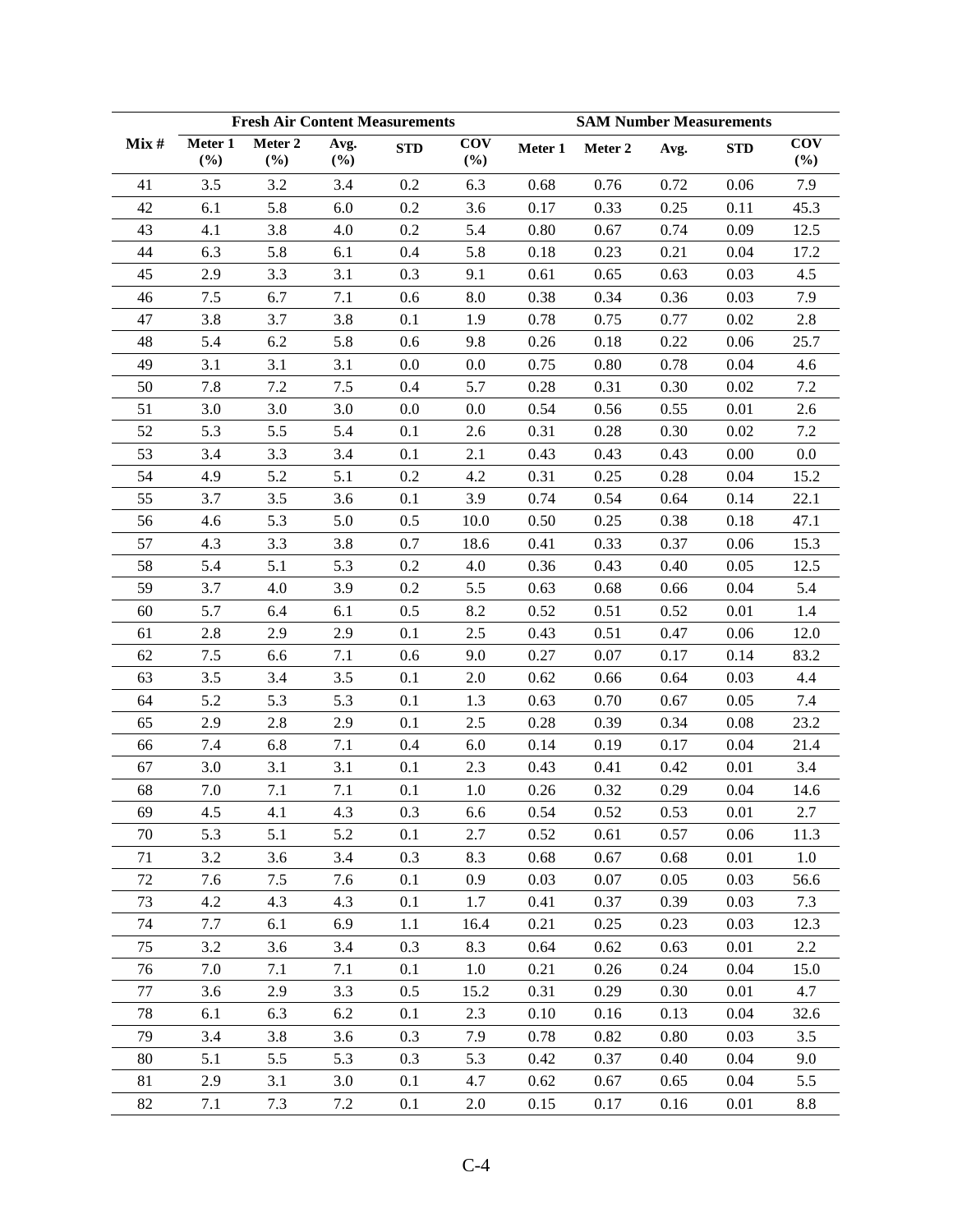|      |                | <b>Fresh Air Content Measurements</b> |             |            |                                | <b>SAM Number Measurements</b> |         |      |            |                   |  |  |
|------|----------------|---------------------------------------|-------------|------------|--------------------------------|--------------------------------|---------|------|------------|-------------------|--|--|
| Mix# | Meter 1<br>(%) | Meter 2<br>(%)                        | Avg.<br>(%) | <b>STD</b> | $\overline{\text{cov}}$<br>(%) | Meter 1                        | Meter 2 | Avg. | <b>STD</b> | <b>COV</b><br>(%) |  |  |
| 83   | 3.7            | 3.8                                   | 3.8         | 0.1        | 1.9                            | 0.47                           | 0.45    | 0.46 | 0.01       | 3.1               |  |  |
| 84   | 4.9            | 5.1                                   | 5.0         | 0.1        | 2.8                            | 0.52                           | 0.61    | 0.57 | 0.06       | 11.3              |  |  |
| 85   | 3.5            | 2.5                                   | 3.0         | 0.7        | 23.6                           | 0.50                           | 0.41    | 0.46 | 0.06       | 14.0              |  |  |
| 86   | 5.4            | 5.2                                   | 5.3         | 0.1        | 2.7                            | 0.45                           | 0.54    | 0.50 | 0.06       | 12.9              |  |  |
| 87   | 3.3            | 4.1                                   | 3.7         | 0.6        | 15.3                           | 0.37                           | 0.41    | 0.39 | 0.03       | 7.3               |  |  |
| 88   | 5.3            | 6.0                                   | 5.7         | 0.5        | $8.8\,$                        | 0.65                           | 0.66    | 0.66 | 0.01       | 1.1               |  |  |
| 89   | 3.5            | 3.4                                   | 3.5         | 0.1        | 2.0                            | 0.75                           | 0.62    | 0.69 | 0.09       | 13.4              |  |  |
| 90   | 5.0            | 4.9                                   | 5.0         | 0.1        | 1.4                            | 0.38                           | 0.42    | 0.40 | 0.03       | 7.1               |  |  |
| 91   | 4.1            | 4.5                                   | 4.3         | 0.3        | 6.6                            | 0.51                           | 0.66    | 0.59 | 0.11       | 18.1              |  |  |
| 92   | 5.9            | 6.6                                   | 6.3         | 0.5        | 7.9                            | 0.16                           | 0.20    | 0.18 | 0.03       | 15.7              |  |  |
| 93   | 3.1            | 3.0                                   | 3.1         | $0.1\,$    | 2.3                            | 0.56                           | 0.57    | 0.57 | 0.01       | 1.3               |  |  |
| 94   | 6.1            | 5.9                                   | 6.0         | 0.1        | 2.4                            | 0.28                           | 0.17    | 0.23 | 0.08       | 34.6              |  |  |
| 95   | 3.4            | 3.8                                   | 3.6         | 0.3        | 7.9                            | 0.47                           | 0.54    | 0.51 | 0.05       | 9.8               |  |  |
| 96   | 5.8            | 6.7                                   | 6.3         | 0.6        | 10.2                           | 0.54                           | 0.52    | 0.53 | 0.01       | 2.7               |  |  |
| 97   | 3.4            | 3.0                                   | 3.2         | 0.3        | 8.8                            | 0.72                           | 0.77    | 0.75 | 0.04       | 4.7               |  |  |
| 98   | 5.8            | 5.7                                   | 5.8         | 0.1        | 1.2                            | 0.26                           | 0.30    | 0.28 | 0.03       | 10.1              |  |  |
| 99   | 3.8            | 4.1                                   | 4.0         | 0.2        | 5.4                            | 0.70                           | 0.83    | 0.77 | 0.09       | 12.0              |  |  |
| 100  | 5.2            | 5.4                                   | 5.3         | 0.1        | 2.7                            | 0.48                           | 0.57    | 0.53 | 0.06       | 12.1              |  |  |
| 101  | 2.5            | 2.1                                   | 2.3         | 0.3        | 12.3                           | 0.91                           | 0.90    | 0.91 | 0.01       | 0.8               |  |  |
| 102  | 5.2            | 5.1                                   | 5.2         | 0.1        | 1.4                            | 0.36                           | 0.34    | 0.35 | 0.01       | 4.0               |  |  |
| 103  | 4.5            | 4.1                                   | 4.3         | 0.3        | 6.6                            | 0.52                           | 0.73    | 0.63 | 0.15       | 23.8              |  |  |
| 104  | 6.9            | 7.6                                   | 7.3         | 0.5        | 6.8                            | 0.13                           | 0.26    | 0.20 | 0.09       | 47.1              |  |  |
| 105  | 2.9            | 3.1                                   | 3.0         | 0.1        | 4.7                            | 0.61                           | 0.85    | 0.73 | 0.17       | 23.2              |  |  |
| 106  | 6.0            | 6.2                                   | 6.1         | 0.1        | 2.3                            | 0.16                           | 0.24    | 0.20 | 0.06       | 28.3              |  |  |
| 107  | 3.5            | 3.9                                   | 3.7         | 0.3        | 7.6                            | 0.78                           | 0.89    | 0.84 | 0.08       | 9.3               |  |  |
| 108  | 4.7            | 5.3                                   | 5.0         | 0.4        | 8.5                            | 0.41                           | 0.40    | 0.41 | $0.01\,$   | 1.7               |  |  |
| 109  | 4.1            | 3.9                                   | 4.0         | 0.1        | 3.5                            | 0.59                           | 0.52    | 0.56 | 0.05       | 8.9               |  |  |
| 110  | 5.9            | 5.9                                   | 5.9         | $0.0\,$    | 0.0                            | 0.40                           | 0.35    | 0.38 | 0.04       | 9.4               |  |  |
| 111  | 2.7            | 3.0                                   | 2.9         | 0.2        | 7.4                            | 0.80                           | 0.98    | 0.89 | 0.13       | 14.3              |  |  |
| 112  | 5.2            | 5.6                                   | 5.4         | 0.3        | 5.2                            | 0.31                           | 0.30    | 0.31 | 0.01       | 2.3               |  |  |
| 113  | 3.8            | 3.8                                   | 3.8         | 0.0        | 0.0                            | 0.82                           | 0.70    | 0.76 | 0.08       | 11.2              |  |  |
| 114  | 5.8            | 6.0                                   | 5.9         | 0.1        | 2.4                            | 0.22                           | 0.26    | 0.24 | 0.03       | 11.8              |  |  |
| 115  | 4.2            | 4.4                                   | 4.3         | 0.1        | 3.3                            | 0.45                           | 0.39    | 0.42 | 0.04       | 10.1              |  |  |
| 116  | 6.1            | 6.8                                   | 6.5         | 0.5        | 7.7                            | 0.19                           | 0.15    | 0.17 | 0.03       | 16.6              |  |  |
| 117  | 3.9            | 4.0                                   | 4.0         | 0.1        | 1.8                            | 0.54                           | 0.50    | 0.52 | 0.03       | 5.4               |  |  |
| 118  | 5.5            | 5.5                                   | 5.5         | 0.0        | 0.0                            | 0.29                           | 0.35    | 0.32 | 0.04       | 13.3              |  |  |
| 119  | 3.5            | 3.7                                   | 3.6         | 0.1        | 3.9                            | 0.67                           | 0.72    | 0.70 | 0.04       | 5.1               |  |  |
| 120  | 6.0            | 6.5                                   | 6.3         | 0.4        | 5.7                            | 0.19                           | 0.26    | 0.23 | 0.05       | 22.0              |  |  |
| 121  | 3.9            | 4.5                                   | 4.2         | 0.4        | 10.1                           | 0.38                           | 0.41    | 0.40 | 0.02       | 5.4               |  |  |
| 122  | 5.1            | 4.7                                   | 4.9         | 0.3        | 5.8                            | 0.41                           | 0.47    | 0.44 | 0.04       | 9.6               |  |  |
| 123  | 3.3            | 3.9                                   | 3.6         | 0.4        | 11.8                           | 0.52                           | 0.69    | 0.61 | 0.12       | 19.9              |  |  |
| 124  | 6.5            | 6.1                                   | 6.3         | 0.3        | 4.5                            | 0.27                           | 0.29    | 0.28 | $0.01\,$   | 5.1               |  |  |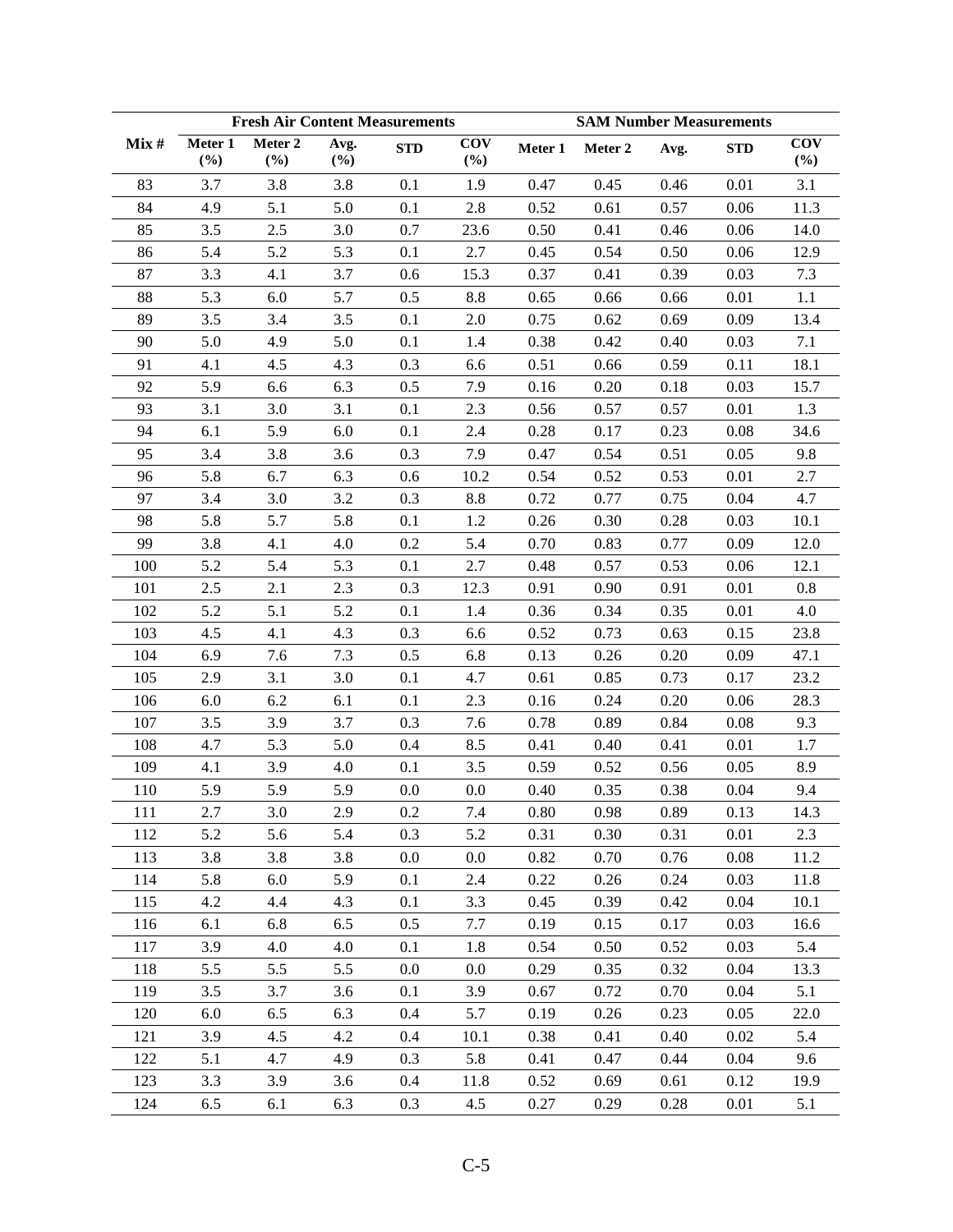|      |                | <b>Fresh Air Content Measurements</b> |             |            |                      | <b>SAM Number Measurements</b> |         |      |            |                      |  |  |
|------|----------------|---------------------------------------|-------------|------------|----------------------|--------------------------------|---------|------|------------|----------------------|--|--|
| Mix# | Meter 1<br>(%) | Meter 2<br>(%)                        | Avg.<br>(%) | <b>STD</b> | <b>COV</b><br>$(\%)$ | Meter 1                        | Meter 2 | Avg. | <b>STD</b> | <b>COV</b><br>$(\%)$ |  |  |
| 125  | 4.3            | 4.4                                   | 4.4         | 0.1        | 1.6                  | 0.46                           | 0.39    | 0.43 | 0.05       | 11.6                 |  |  |
| 126  | 5.2            | 4.8                                   | 5.0         | 0.3        | 5.7                  | 0.33                           | 0.27    | 0.30 | 0.04       | 14.1                 |  |  |
| 127  | 3.3            | 2.8                                   | 3.1         | 0.4        | 11.6                 | 0.72                           | 0.77    | 0.75 | 0.04       | 4.7                  |  |  |
| 128  | 6.9            | 6.9                                   | 6.9         | 0.0        | $0.0\,$              | 0.13                           | 0.23    | 0.18 | 0.07       | 39.3                 |  |  |
| 129  | 3.6            | 3.3                                   | 3.5         | 0.2        | 6.1                  | 0.54                           | 0.52    | 0.53 | 0.01       | 2.7                  |  |  |
| 130  | 5.3            | 4.8                                   | 5.1         | 0.4        | 7.0                  | 0.32                           | 0.34    | 0.33 | 0.01       | 4.3                  |  |  |
| 131  | 3.5            | 3.9                                   | 3.7         | 0.3        | 7.6                  | 0.67                           | 0.76    | 0.72 | 0.06       | 8.9                  |  |  |
| 132  | 6.0            | 5.8                                   | 5.9         | 0.1        | 2.4                  | 0.33                           | 0.40    | 0.37 | 0.05       | 13.6                 |  |  |
| 133  | 3.4            | 3.0                                   | 3.2         | 0.3        | $8.8\,$              | 0.39                           | 0.41    | 0.40 | 0.01       | 3.5                  |  |  |
| 134  | 6.1            | 5.0                                   | 5.6         | 0.8        | 14.0                 | 0.43                           | 0.40    | 0.42 | 0.02       | 5.1                  |  |  |
| 135  | 4.1            | 4.2                                   | 4.2         | 0.1        | 1.7                  | 0.75                           | 0.75    | 0.75 | 0.00       | 0.0                  |  |  |
| 136  | 5.7            | 6.1                                   | 5.9         | 0.3        | 4.8                  | 0.35                           | 0.29    | 0.32 | 0.04       | 13.3                 |  |  |
| 137  | 3.5            | 3.0                                   | 3.3         | 0.4        | 10.9                 | 0.63                           | 0.45    | 0.54 | 0.13       | 23.6                 |  |  |
| 138  | 5.1            | 5.4                                   | 5.3         | 0.2        | 4.0                  | 0.22                           | 0.24    | 0.23 | 0.01       | 6.1                  |  |  |
| 139  | 3.5            | 3.7                                   | 3.6         | 0.1        | 3.9                  | 0.66                           | 0.69    | 0.68 | 0.02       | 3.1                  |  |  |
| 140  | 6.9            | 7.4                                   | 7.2         | 0.4        | 4.9                  | 0.16                           | 0.18    | 0.17 | 0.01       | 8.3                  |  |  |
| 141  | 3.0            | 3.2                                   | 3.1         | 0.1        | 4.6                  | 0.34                           | 0.41    | 0.38 | 0.05       | 13.2                 |  |  |
| 142  | 6.2            | 5.9                                   | 6.1         | 0.2        | 3.5                  | 0.21                           | 0.24    | 0.23 | 0.02       | 9.4                  |  |  |
| 143  | 4.5            | 4.8                                   | 4.7         | 0.2        | 4.6                  | 0.68                           | 0.68    | 0.68 | 0.00       | 0.0                  |  |  |
| 144  | 7.0            | 7.7                                   | 7.4         | 0.5        | 6.7                  | 0.18                           | 0.34    | 0.26 | 0.11       | 43.5                 |  |  |

Note: STD = standard deviation, COV = coefficient of variation.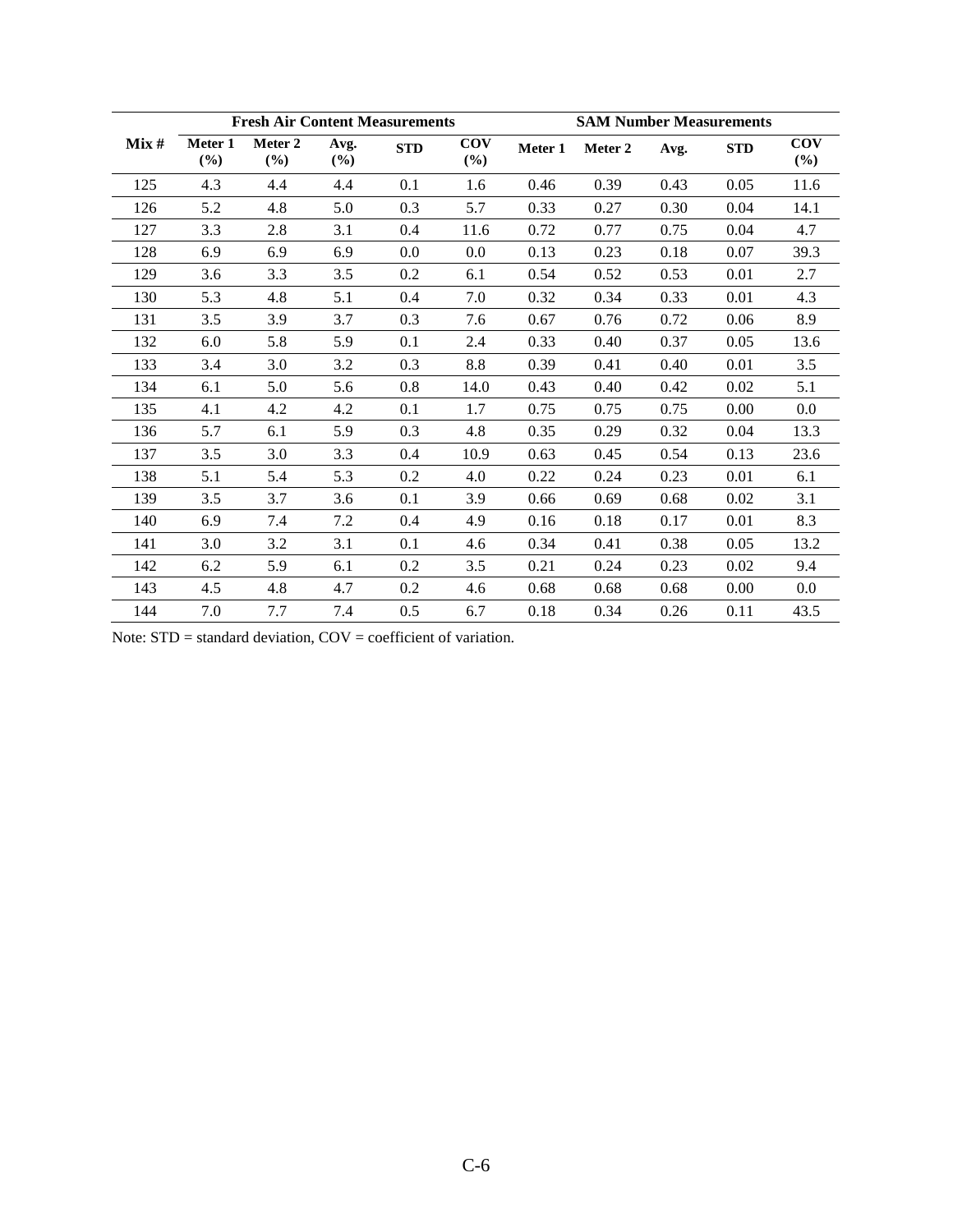|                     |      |             | Modified ASTM C457 | <b>ASTM C457</b><br>(All chords) |            |              |                                                         |            |       |            |       |            |  |
|---------------------|------|-------------|--------------------|----------------------------------|------------|--------------|---------------------------------------------------------|------------|-------|------------|-------|------------|--|
|                     |      |             |                    | (Chords longer than 30 microns)  |            |              | $S.S.$ (in. <sup>1</sup> )<br>Air $(\% )$<br>S.F. (in.) |            |       |            |       |            |  |
| Mix#                |      | Air $(\% )$ |                    | S.F. (in.)                       |            | S.S. $(in.)$ |                                                         |            |       |            |       |            |  |
|                     | Avg. | <b>STD</b>  | Avg.               | <b>STD</b>                       | Avg.       | <b>STD</b>   | Avg.                                                    | <b>STD</b> | Avg.  | <b>STD</b> | Avg.  | <b>STD</b> |  |
| 1<br>$\overline{2}$ | 2.04 | 0.10        | 0.022              | 0.003                            | 325<br>521 | 18<br>43     | 2.27                                                    | 0.37       | 0.014 | 0.004      | 521   | 94         |  |
|                     | 5.48 | 0.36        | 0.009              | 0.001                            |            |              | 5.77                                                    | 0.26       | 0.007 | 0.000      | 686   | 30         |  |
| 3                   | 2.98 | 0.36        | 0.019              | 0.003                            | 323        | 28           | 3.09                                                    | 0.41       | 0.012 | 0.003      | 531   | 114        |  |
| 4                   | 4.19 | NA          | 0.009              | NA                               | 523        | NA           | 4.55                                                    | <b>NA</b>  | 0.005 | NA         | 983   | <b>NA</b>  |  |
| 5                   | 2.95 | 0.37        | 0.019              | 0.000                            | 340        | 20           | 3.05                                                    | 0.37       | 0.012 | 0.000      | 536   | 41         |  |
| 6                   | 3.90 | 0.41        | 0.009              | 0.002                            | 605        | 66           | 4.02                                                    | 0.44       | 0.006 | 0.003      | 757   | 76         |  |
| $\overline{7}$      | 2.39 | NA          | 0.013              | NA                               | 511        | NA           | 2.46                                                    | NA         | 0.010 | NA         | 668   | <b>NA</b>  |  |
| $\,8\,$             | 5.36 | 0.57        | 0.009              | 0.001                            | 538        | 91           | 5.57                                                    | 0.59       | 0.007 | 0.001      | 696   | 140        |  |
| 9                   | 2.54 | 0.88        | 0.022              | 0.010                            | 310        | 124          | 2.83                                                    | 0.67       | 0.016 | 0.009      | 462   | 244        |  |
| 10                  | 3.07 | 0.40        | 0.015              | 0.002                            | 399        | 43           | 3.31                                                    | 0.37       | 0.009 | 0.002      | 691   | 127        |  |
| 11                  | 2.59 | 0.45        | 0.023              | 0.009                            | 307        | 94           | 2.93                                                    | 0.68       | 0.013 | 0.015      | 1,059 | 729        |  |
| 12                  | 3.93 | 0.85        | 0.011              | 0.001                            | 495        | 23           | 4.08                                                    | 0.88       | 0.008 | 0.001      | 699   | 25         |  |
| 13                  | 2.49 | 0.78        | 0.019              | 0.004                            | 366        | 58           | 2.57                                                    | 0.78       | 0.012 | 0.002      | 554   | 74         |  |
| 14                  | 4.56 | NA          | 0.007              | NA                               | 671        | <b>NA</b>    | 5.01                                                    | <b>NA</b>  | 0.005 | NA         | 864   | <b>NA</b>  |  |
| 15                  | 3.16 | 0.31        | 0.017              | 0.005                            | 368        | 84           | 3.3                                                     | 0.37       | 0.010 | 0.003      | 605   | 145        |  |
| 16                  | 5.30 | 0.48        | 0.010              | 0.001                            | 516        | 66           | 5.62                                                    | 0.54       | 0.007 | 0.001      | 686   | 61         |  |
| 17                  | 3.78 | 0.57        | 0.017              | 0.005                            | 325        | 51           | 3.89                                                    | 0.61       | 0.011 | 0.003      | 495   | 69         |  |
| 18                  | 5.04 | 0.22        | 0.010              | 0.003                            | 572        | 196          | 5.41                                                    | 0.45       | 0.006 | 0.002      | 800   | 160        |  |
| 19                  | 2.91 | 0.96        | 0.018              | 0.004                            | 356        | 64           | 2.98                                                    | 0.99       | 0.013 | 0.003      | 480   | 66         |  |
| 20                  | 5.45 | 0.07        | 0.007              | 0.001                            | 678        | 76           | 5.68                                                    | 0.04       | 0.005 | 0.001      | 874   | 107        |  |
| 21                  | 2.36 | NA          | 0.013              | NA                               | 483        | <b>NA</b>    | 2.67                                                    | <b>NA</b>  | 0.011 | NA         | 584   | <b>NA</b>  |  |
| 22                  | 6.31 | 0.99        | 0.008              | 0.000                            | 584        | 69           | $\tau$                                                  | 0.27       | 0.004 | 0.003      | 754   | 112        |  |
| 23                  | 3.10 | 0.74        | 0.020              | 0.003                            | 315        | 43           | 3.18                                                    | 0.76       | 0.014 | 0.003      | 450   | 84         |  |
| 24                  | 5.01 | NA          | 0.009              | NA                               | 516        | NA           | 5.21                                                    | NA         | 0.006 | NA         | 726   | <b>NA</b>  |  |
| 25                  | 4.03 | 0.35        | 0.016              | 0.004                            | 363        | 97           | 4.1                                                     | 0.35       | 0.012 | 0.002      | 455   | 99         |  |
| 26                  | 5.76 | 0.33        | 0.008              | 0.000                            | 569        | 15           | 6.1                                                     | 0.29       | 0.005 | 0.000      | 899   | 84         |  |
| 27                  | 3.81 | 0.13        | 0.014              | 0.003                            | 399        | 66           | 3.95                                                    | 0.2        | 0.009 | 0.003      | 610   | 137        |  |
| 28                  | 5.76 | <b>NA</b>   | 0.009              | NA                               | 462        | NA           | 5.97                                                    | <b>NA</b>  | 0.006 | <b>NA</b>  | 665   | <b>NA</b>  |  |
| 29                  | 2.51 | 0.43        | 0.022              | 0.004                            | 325        | 79           | 2.54                                                    | 0.43       | 0.018 | 0.004      | 409   | 114        |  |
| 30                  | 5.58 | <b>NA</b>   | 0.008              | NA                               | 561        | <b>NA</b>    | 6.05                                                    | <b>NA</b>  | 0.006 | <b>NA</b>  | 691   | <b>NA</b>  |  |
| 31                  | 2.61 | 0.35        | 0.017              | 0.001                            | 404        | 48           | 2.7                                                     | 0.31       | 0.011 | 0.002      | 625   | 142        |  |
| 32                  | 5.42 | NA          | 0.007              | <b>NA</b>                        | 597        | $\rm NA$     | 5.61                                                    | <b>NA</b>  | 0.006 | <b>NA</b>  | 772   | <b>NA</b>  |  |
| 33                  | 3.56 | NA          | 0.014              | NA                               | 376        | NA           | 3.77                                                    | <b>NA</b>  | 0.011 | NA         | 478   | <b>NA</b>  |  |
| 34                  | 4.36 | 0.76        | 0.010              | 0.002                            | 549        | 99           | 4.61                                                    | 0.83       | 0.006 | 0.002      | 846   | 236        |  |
| 35                  | 2.30 | 1.11        | 0.019              | 0.005                            | 371        | 10           | 2.42                                                    | 1.19       | 0.014 | 0.001      | 554   | 66         |  |
| 36                  | 4.16 | 1.39        | 0.010              | 0.002                            | 556        | 30           | 4.89                                                    | 0.93       | 0.004 | 0.002      | 1,638 | 777        |  |
| 37                  | 2.39 | <b>NA</b>   | 0.017              | <b>NA</b>                        | 401        | $\rm NA$     | 2.48                                                    | <b>NA</b>  | 0.012 | <b>NA</b>  | 635   | <b>NA</b>  |  |
| 38                  | 6.06 | 0.11        | 0.014              | 0.001                            | 335        | 18           | 6.17                                                    | 0.09       | 0.010 | 0.001      | 445   | 36         |  |
| 39                  | 3.12 | <b>NA</b>   | 0.016              | NA                               | 287        | <b>NA</b>    | 3.35                                                    | <b>NA</b>  | 0.008 | <b>NA</b>  | 363   | <b>NA</b>  |  |

*Table C-4. Average fixed-focus optical microscope measurements.*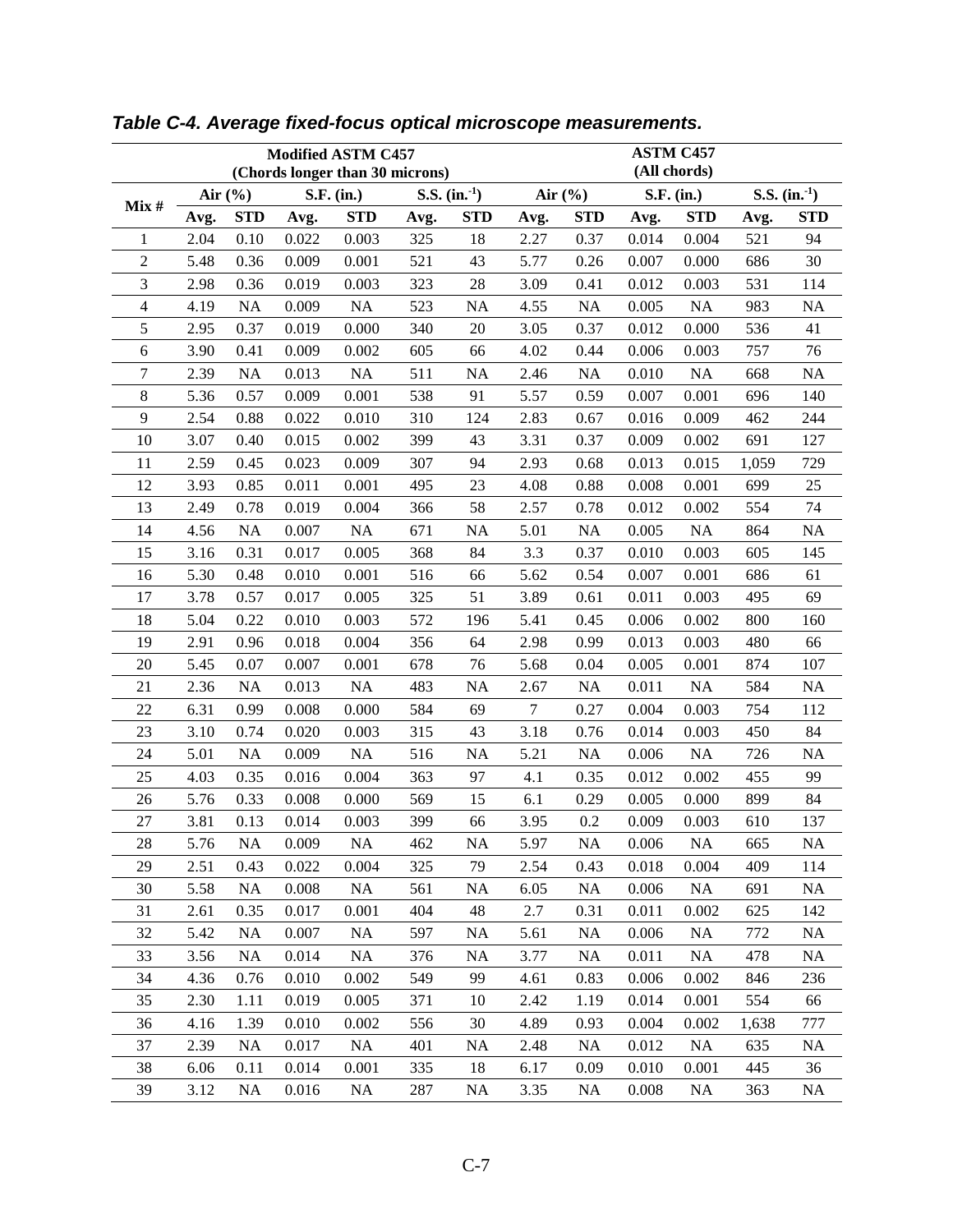|                            |                                              |                                                         | Modified ASTM C457                                 | <b>ASTM C457</b>                                 |                                               |                                  |                                             |                                                        |                                                    |                                                            |                                          |                                      |  |  |
|----------------------------|----------------------------------------------|---------------------------------------------------------|----------------------------------------------------|--------------------------------------------------|-----------------------------------------------|----------------------------------|---------------------------------------------|--------------------------------------------------------|----------------------------------------------------|------------------------------------------------------------|------------------------------------------|--------------------------------------|--|--|
|                            |                                              |                                                         |                                                    | (Chords longer than 30 microns)                  |                                               |                                  |                                             | (All chords)                                           |                                                    |                                                            |                                          |                                      |  |  |
| Mix#                       |                                              | Air $(\% )$                                             |                                                    | S.F. (in.)                                       |                                               | S.S. $(in.)$                     |                                             | Air $(\% )$                                            |                                                    | S.F. (in.)                                                 | S.S. $(in.)$                             |                                      |  |  |
|                            | Avg.                                         | <b>STD</b>                                              | Avg.                                               | <b>STD</b>                                       | Avg.                                          | <b>STD</b>                       | Avg.                                        | <b>STD</b>                                             | Avg.                                               | <b>STD</b>                                                 | Avg.                                     | <b>STD</b>                           |  |  |
| 40                         | 6.04                                         | NA                                                      | 0.016                                              | NA                                               | 378                                           | NA                               | 6.12                                        | NA                                                     | 0.013                                              | NA                                                         | 770                                      | NA                                   |  |  |
| 41                         | 3.01                                         | 0.21                                                    | 0.013                                              | 0.001                                            | 632                                           | 56                               | 3.35                                        | 0.23                                                   | 0.005                                              | 0.000                                                      | 1,074                                    | 71                                   |  |  |
| 42                         | 4.29                                         | 0.84                                                    | 0.009                                              | 0.002                                            | 513                                           | 43                               | 4.66                                        | 0.93                                                   | 0.005                                              | 0.001                                                      | 1,123                                    | 43                                   |  |  |
| 43                         | 3.80                                         | 0.34                                                    | 0.018                                              | 0.006                                            | 180                                           | 150                              | 4.16                                        | 0.7                                                    | 0.010                                              | 0.002                                                      | 554                                      | 56                                   |  |  |
| 44                         | 7.15                                         | 1.12                                                    | 0.009                                              | 0.003                                            | 442                                           | 38                               | 7.51                                        | 1.05                                                   | 0.005                                              | 0.001                                                      | 742                                      | 102                                  |  |  |
| 45                         | 4.59                                         | 1.65                                                    | 0.010                                              | 0.000                                            | 516                                           | 66                               | 4.72                                        | 1.65                                                   | 0.008                                              | 0.000                                                      | 678                                      | 124                                  |  |  |
| 46                         | 4.78                                         | 0.18                                                    | 0.010                                              | 0.003                                            | 523                                           | 81                               | 5.21                                        | 0.15                                                   | 0.006                                              | 0.000                                                      | 937                                      | 8                                    |  |  |
| 47                         | 3.89                                         | 1.46                                                    | 0.013                                              | 0.007                                            | 409                                           | 198                              | 4.17                                        | 1.6                                                    | 0.006                                              | 0.004                                                      | 828                                      | 234                                  |  |  |
| 48                         | 6.20                                         | NA                                                      | 0.007                                              | NA                                               | 607                                           | NA                               | 6.54                                        | <b>NA</b>                                              | 0.004                                              | NA                                                         | 876                                      | <b>NA</b>                            |  |  |
| 49                         | 4.07                                         | 0.40                                                    | 0.014                                              | 0.003                                            | 378                                           | 58                               | 4.28                                        | 0.37                                                   | 0.008                                              | 0.001                                                      | 653                                      | 71                                   |  |  |
| 50                         | 5.44                                         | NA                                                      | 0.010                                              | NA                                               | 437                                           | <b>NA</b>                        | 5.74                                        | NA                                                     | 0.006                                              | NA                                                         | 742                                      | <b>NA</b>                            |  |  |
| 51                         | 2.22                                         | 0.21                                                    | 0.033                                              | 0.003                                            | 216                                           | 23                               | 2.26                                        | 0.2                                                    | 0.024                                              | 0.005                                                      | 310                                      | 69                                   |  |  |
| 52                         | 5.17                                         | NA                                                      | 0.006                                              | NA                                               | 762                                           | <b>NA</b>                        | 5.86                                        | <b>NA</b>                                              | 0.003                                              | NA                                                         | 1,382                                    | <b>NA</b>                            |  |  |
| 53                         | 2.51                                         | 0.41                                                    | 0.019                                              | 0.004                                            | 353                                           | 117                              | 2.59                                        | 0.33                                                   | 0.010                                              | 0.002                                                      | 559                                      | 323                                  |  |  |
| 54                         | 3.92                                         | 0.30                                                    | 0.012                                              | 0.001                                            | 475                                           | 33                               | 4.04                                        | 0.34                                                   | 0.009                                              | 0.001                                                      | 617                                      | 18                                   |  |  |
| 55                         | 4.22                                         | NA                                                      | 0.019                                              | NA                                               | 274                                           | <b>NA</b>                        | 4.39                                        | NA                                                     | 0.010                                              | NA                                                         | 541                                      | <b>NA</b>                            |  |  |
| 56                         | 4.48                                         | 0.64                                                    | 0.013                                              | 0.002                                            | 394                                           | 20                               | 4.66                                        | 0.61                                                   | 0.008                                              | 0.000                                                      | 622                                      | 56                                   |  |  |
| 57                         | 2.34                                         | 0.07                                                    | 0.024                                              | 0.005                                            | 290                                           | 64                               | 2.41                                        | 0.11                                                   | 0.012                                              | 0.000                                                      | 462                                      | 145                                  |  |  |
| 58                         | 4.38                                         | NA                                                      | 0.008                                              | NA                                               | 579                                           | NA                               | 4.53                                        | NA                                                     | 0.003                                              | NA                                                         | 737                                      | <b>NA</b>                            |  |  |
| 59                         | 3.02                                         | 0.28                                                    | 0.024                                              | 0.001                                            | 257                                           | 20                               | 3.08                                        | 0.27                                                   | 0.017                                              | 0.001                                                      | 371                                      | 46                                   |  |  |
| 60                         | 5.34                                         | 1.10                                                    | 0.009                                              | 0.002                                            | 538                                           | 51                               | 5.61                                        | 1.18                                                   | 0.006                                              | 0.002                                                      | 800                                      | 64                                   |  |  |
| 61                         | 2.95                                         | <b>NA</b>                                               | 0.021                                              | NA                                               | 272                                           | <b>NA</b>                        | 3.13                                        | NA                                                     | 0.015                                              | <b>NA</b>                                                  | 386                                      | <b>NA</b>                            |  |  |
| 62                         | 4.84                                         | 0.36                                                    | 0.010                                              | $0.000\,$                                        | 531                                           | 28                               | 4.98                                        | 0.36                                                   | 0.007                                              | 0.000                                                      | 704                                      | 58                                   |  |  |
| 63                         | 2.27                                         | 0.32                                                    | 0.025                                              | 0.001                                            | 290                                           | 23                               | 2.34                                        | 0.36                                                   | 0.016                                              | 0.006                                                      | 472                                      | 142                                  |  |  |
| 64                         | 4.90                                         | NA                                                      | 0.010                                              | NA                                               | 505                                           | <b>NA</b>                        | 5.19                                        | <b>NA</b>                                              | 0.006                                              | <b>NA</b>                                                  | 818                                      | <b>NA</b>                            |  |  |
| 65                         | 4.13                                         | 0.23                                                    | 0.014                                              | 0.001                                            | 282                                           | 193                              | 4.48                                        | 0.33                                                   | 0.006                                              | 0.001                                                      | 579                                      | 48                                   |  |  |
| 66                         | 5.38                                         | 0.55                                                    | 0.012                                              | 0.001                                            | 386                                           | 10                               | 5.53                                        | 0.51                                                   | 0.008                                              | 0.000                                                      | 861                                      | 119                                  |  |  |
| 67                         | 4.93                                         | 0.08                                                    | 0.020                                              | 0.000                                            | 254                                           | $\mathfrak{Z}$                   | 5.64                                        | 0.15                                                   | 0.004                                              | 0.000                                                      | 1,123                                    | 79                                   |  |  |
| 68                         | 6.58                                         | 0.12                                                    | 0.006                                              | 0.001                                            | 635                                           | 28                               | 7.16                                        | 0.09                                                   | 0.004                                              | 0.001                                                      | 1,057                                    | 168                                  |  |  |
| 69                         | 2.23                                         | 0.31                                                    | 0.020                                              | 0.001                                            | 358                                           | 23                               | 2.27                                        | 0.3                                                    | 0.015                                              | 0.001                                                      | 467                                      | 58                                   |  |  |
| 70                         | 3.31                                         | 0.91                                                    | 0.016                                              | 0.000                                            | 389                                           | 76                               | 3.43                                        | 0.85                                                   | 0.010                                              | 0.003                                                      | 612                                      | 226                                  |  |  |
| 71                         | 4.42                                         | <b>NA</b>                                               | 0.012                                              | <b>NA</b>                                        | 462                                           | NA                               | 4.65                                        | <b>NA</b>                                              | 0.007                                              | <b>NA</b>                                                  | 734                                      | <b>NA</b>                            |  |  |
| 72                         | 5.76                                         | 1.20                                                    | 0.007                                              | 0.001                                            | 643                                           | 84                               | 6.22                                        | 1.02                                                   | 0.004                                              | 0.001                                                      | 1,074                                    | 318                                  |  |  |
| 73                         | 3.98                                         | 0.42                                                    | 0.011                                              | 0.001                                            |                                               | 56                               | 4.13                                        | 0.43                                                   | 0.008                                              | 0.001                                                      | 696                                      | 71                                   |  |  |
| 74                         | 6.37                                         |                                                         | 0.006                                              | 0.002                                            | 688                                           | 114                              | 7.01                                        | 1.49                                                   | 0.003                                              | 0.001                                                      |                                          | 211                                  |  |  |
| 75                         |                                              |                                                         |                                                    | 0.003                                            |                                               | 46                               |                                             |                                                        |                                                    |                                                            | 665                                      | 137                                  |  |  |
|                            |                                              |                                                         |                                                    |                                                  |                                               |                                  |                                             |                                                        |                                                    |                                                            |                                          |                                      |  |  |
|                            |                                              |                                                         |                                                    |                                                  |                                               |                                  |                                             |                                                        |                                                    |                                                            |                                          |                                      |  |  |
|                            |                                              |                                                         |                                                    |                                                  |                                               |                                  |                                             |                                                        |                                                    |                                                            |                                          |                                      |  |  |
|                            |                                              |                                                         |                                                    |                                                  |                                               |                                  |                                             |                                                        |                                                    |                                                            |                                          |                                      |  |  |
|                            |                                              |                                                         |                                                    |                                                  |                                               |                                  |                                             |                                                        |                                                    |                                                            |                                          |                                      |  |  |
| 76<br>77<br>78<br>79<br>80 | 3.61<br>6.51<br>3.47<br>4.44<br>3.15<br>5.56 | 1.28<br>0.39<br><b>NA</b><br>0.48<br>0.44<br>0.80<br>NA | 0.019<br>0.006<br>0.017<br>0.014<br>0.012<br>0.007 | <b>NA</b><br>0.001<br>0.001<br>0.002<br>$\rm NA$ | 511<br>315<br>592<br>353<br>373<br>503<br>582 | NA<br>69<br>18<br>13<br>$\rm NA$ | 3.83<br>6.92<br>3.55<br>4.58<br>3.41<br>5.9 | 0.46<br><b>NA</b><br>0.48<br>0.46<br>0.79<br><b>NA</b> | 0.009<br>0.004<br>0.012<br>0.010<br>0.006<br>0.004 | 0.002<br><b>NA</b><br>0.001<br>0.002<br>0.000<br><b>NA</b> | 1,186<br>922<br>498<br>554<br>945<br>820 | <b>NA</b><br>102<br>114<br>112<br>NA |  |  |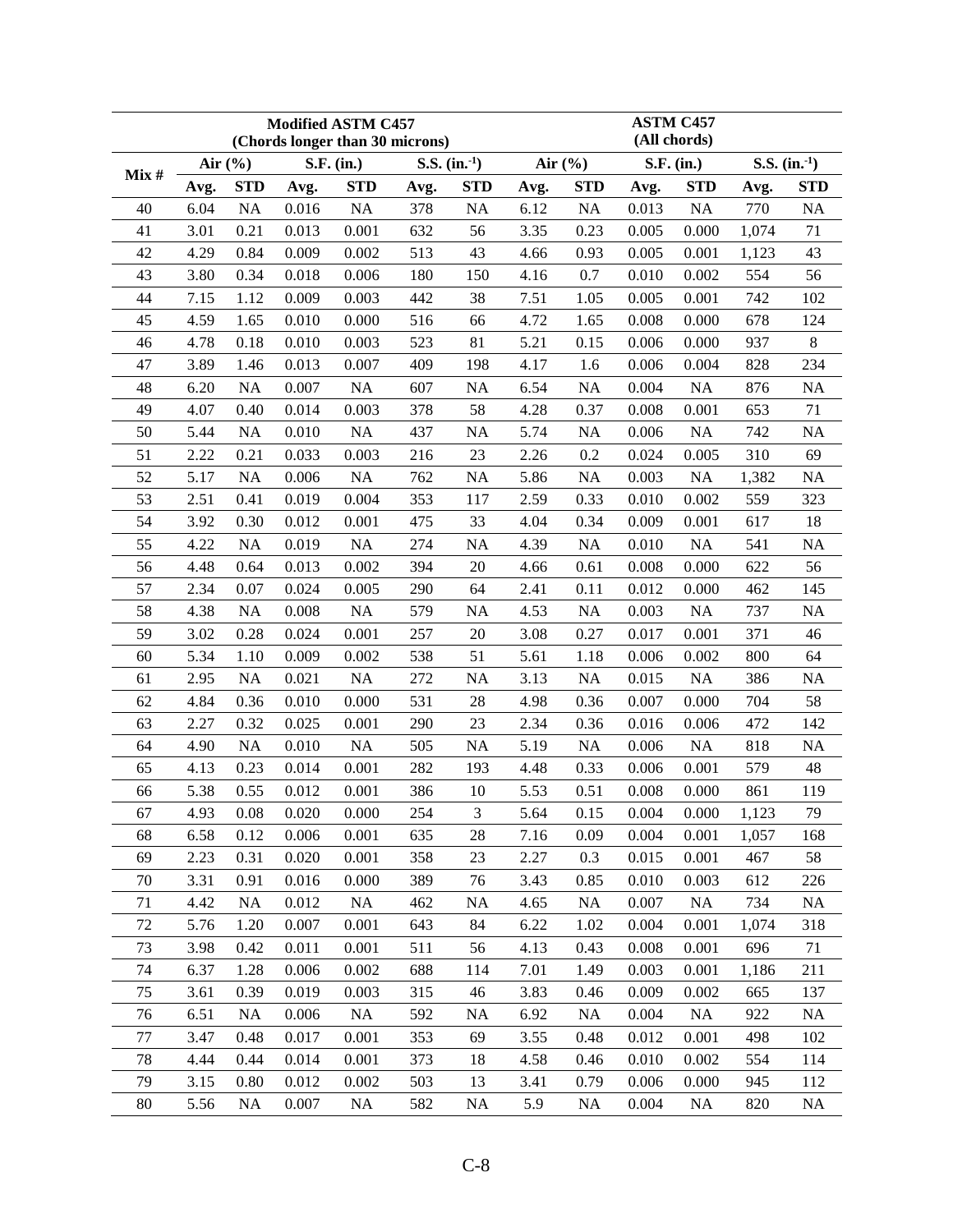| <b>Modified ASTM C457</b>                                                            | <b>ASTM C457</b>   |              |            |  |  |  |  |
|--------------------------------------------------------------------------------------|--------------------|--------------|------------|--|--|--|--|
| (Chords longer than 30 microns)                                                      | (All chords)       |              |            |  |  |  |  |
| S.S. $(in.)$<br>Air $(\% )$<br>Air $(\% )$<br>S.F. (in.)<br>Mix#                     | S.F. (in.)         | S.S. $(in.)$ |            |  |  |  |  |
| <b>STD</b><br><b>STD</b><br><b>STD</b><br><b>STD</b><br>Avg.<br>Avg.<br>Avg.<br>Avg. | <b>STD</b><br>Avg. | Avg.         | <b>STD</b> |  |  |  |  |
| 3.59<br>20<br>81<br>1.12<br>0.024<br>0.001<br>246<br>3.65<br>1.14                    | 0.016<br>0.002     | 356          | 33         |  |  |  |  |
| <b>NA</b><br>82<br><b>NA</b><br>0.012<br>NA<br>401<br>5.89<br>NA<br>5.62             | NA<br>0.008        | 511          | <b>NA</b>  |  |  |  |  |
| 83<br>3.26<br>0.005<br>394<br>69<br>3.51<br>0.95<br>0.015<br>1.08                    | 0.003<br>0.007     | 805          | 145        |  |  |  |  |
| 84<br>4.19<br>0.005<br>58<br>4.36<br>1.2<br>1.10<br>0.015<br>358                     | 0.004<br>0.010     | 551          | 104        |  |  |  |  |
| 3.37<br>0.2<br>85<br>0.24<br>0.018<br>0.004<br>315<br>91<br>3.45                     | 0.013<br>0.004     | 457          | 163        |  |  |  |  |
| 28<br>86<br>4.20<br>0.020<br>0.001<br>262<br>4.44<br>0.31<br>0.42                    | 0.011<br>0.005     | 556          | 315        |  |  |  |  |
| 87<br>3.25<br><b>NA</b><br>NA<br>274<br><b>NA</b><br>3.34<br><b>NA</b><br>0.021      | 0.013<br>NA        | 442          | <b>NA</b>  |  |  |  |  |
| 3.82<br>0.008<br>99<br>88<br>0.97<br>0.020<br>315<br>3.93<br>1.01                    | 0.004<br>0.012     | 475          | 94         |  |  |  |  |
| 89<br>2.90<br>0.005<br>23<br>3.38<br>0.52<br>0.55<br>0.016<br>356                    | 0.008<br>0.009     | 445          | 30         |  |  |  |  |
| 5.10<br>389<br>99<br>90<br>0.18<br>0.013<br>0.000<br>5.18<br>0.19                    | 0.011<br>0.000     | 973          | 544        |  |  |  |  |
| 81<br>91<br>4.13<br>0.012<br>0.003<br>455<br>4.38<br>0.61<br>0.61                    | 0.007<br>0.002     | 798          | 226        |  |  |  |  |
| 92<br>6.40<br><b>NA</b><br>0.008<br>NA<br>493<br><b>NA</b><br><b>NA</b><br>6.63      | NA<br>0.006        | 673          | <b>NA</b>  |  |  |  |  |
| NA<br>2.08<br>93<br>2.03<br>NA<br>0.019<br>363<br><b>NA</b><br><b>NA</b>             | NA<br>0.014        | 493          | <b>NA</b>  |  |  |  |  |
| 58<br>4.84<br>0.002<br>5.12<br>0.9<br>94<br>0.98<br>0.010<br>511                     | 0.000<br>0.006     | 871          | 150        |  |  |  |  |
| 4.20<br>429<br>48<br>95<br>0.52<br>0.013<br>0.003<br>4.47<br>0.56                    | 0.006<br>0.001     | 815          | 36         |  |  |  |  |
| 5.05<br>0.012<br>0.002<br>394<br>61<br>5.35<br>0.5<br>96<br>0.35                     | 0.007<br>0.002     | 726          | 208        |  |  |  |  |
| 97<br>2.98<br>0.006<br>409<br>104<br>3.09<br>0.71<br>0.017<br>0.77                   | 0.011<br>0.004     | 594          | 157        |  |  |  |  |
| $8\,$<br>98<br>6.11<br>0.17<br>0.007<br>0.000<br>693<br>6.55<br>0.28                 | 0.004<br>0.001     | 1,041        | 97         |  |  |  |  |
| 8<br>3.32<br>99<br>0.002<br>249<br>3.4<br>0.48<br>0.40<br>0.024                      | 0.007<br>0.016     | 396          | 150        |  |  |  |  |
| 117<br>100<br>5.45<br>0.37<br>0.013<br>0.004<br>394<br>5.62<br>0.37                  | 0.008<br>0.002     | 564          | 112        |  |  |  |  |
| 101<br>2.47<br>0.003<br>254<br>41<br>2.52<br>0.77<br>0.027<br>0.73                   | 0.006<br>0.018     | 417          | 203        |  |  |  |  |
| 5.5<br>102<br>5.23<br>495<br>132<br>1.63<br>0.010<br>0.005<br>1.86                   | 0.007<br>0.004     | 744          | 279        |  |  |  |  |
| 103<br>3.75<br>378<br>43<br>3.89<br>0.85<br>0.015<br>0.003<br>0.85                   | 0.009<br>0.001     | 594          | 8          |  |  |  |  |
| 58<br>5.8<br>104<br>5.49<br>0.22<br>0.001<br>518<br>0.02<br>0.009                    | 0.002<br>0.006     | 838          | 226        |  |  |  |  |
| 79<br>105<br>1.95<br>0.17<br>0.023<br>0.006<br>345<br>2.04<br>0.19                   | 0.013<br>0.005     | 610          | 218        |  |  |  |  |
| 106<br>6.04<br>0.002<br>81<br>6.4<br>0.29<br>0.006<br>676<br>0.29                    | 0.004<br>0.001     | 960          | 81         |  |  |  |  |
| 74<br>107<br>3.85<br>0.96<br>363<br>3.97<br>$\mathbf{1}$<br>0.016<br>0.005           | 0.010<br>0.002     | 551          | 53         |  |  |  |  |
| 108<br>2.90<br>NA<br>0.019<br>NA<br>330<br>NA<br>3.04<br>NA                          | 0.010<br>NA        | 607          | <b>NA</b>  |  |  |  |  |
| 3.32<br>109<br>3.15<br>0.017<br>0.005<br>381<br>135<br>0.36<br>0.41                  | 0.011<br>0.006     | 711          | 470        |  |  |  |  |
| 110<br>3.60<br>0.17<br>0.010<br>0.004<br>592<br>170<br>3.8<br>0.2                    | 0.006<br>0.002     | 892          | 165        |  |  |  |  |
| 8<br>111<br>2.97<br>320<br>3.09<br>0.09<br>0.14<br>0.020<br>0.000                    | 0.012<br>0.004     | 577          | 173        |  |  |  |  |
| 112<br><b>NA</b><br>4.48<br>1.41<br>0.009<br>0.005<br>902<br>4.96<br>1.84            | 0.005<br>0.003     | 1,593        | <b>NA</b>  |  |  |  |  |
| 113<br>2.37<br>64<br>0.23<br>0.023<br>0.005<br>307<br>2.42<br>0.24                   | 0.016<br>0.003     | 439          | 56         |  |  |  |  |
| 114<br>5.40<br>NA<br>NA<br>5.57<br><b>NA</b><br>0.010<br>480<br><b>NA</b>            | 0.007<br>NA        | 653          | <b>NA</b>  |  |  |  |  |
| 115<br>4.26<br>0.12<br>0.013<br>0.005<br>409<br>130<br>4.38<br>0.21                  | 0.010<br>0.004     | 561          | 201        |  |  |  |  |
| 116<br>6.97<br>NA<br>7.42<br><b>NA</b><br>0.004<br>688<br><b>NA</b><br><b>NA</b>     | 0.003<br><b>NA</b> | 925          | <b>NA</b>  |  |  |  |  |
| 117<br>79<br>2.71<br>0.99<br>0.013<br>0.002<br>526<br>2.85<br>0.96                   | 0.007<br>0.002     | 681          | 124        |  |  |  |  |
| 118<br>3.79<br>0.39<br>0.011<br>0.002<br>513<br>147<br>3.9<br>0.4                    | 0.008<br>0.001     | 902          | 323        |  |  |  |  |
| 119<br>1.72<br>NA<br>NA<br>1.82<br>NA<br>0.017<br>467<br><b>NA</b>                   | 0.010<br>NA        | 803          | <b>NA</b>  |  |  |  |  |
| 120<br>5.33<br>0.010<br><b>NA</b><br>478<br><b>NA</b><br>5.82<br>NA<br>NA            | 0.005<br><b>NA</b> | 998          | NA         |  |  |  |  |
| 121<br>2.89<br>0.019<br>0.001<br>323<br>$28\,$<br>3.01<br>0.28<br>0.37               | 0.014<br>0.000     | 434          | 43         |  |  |  |  |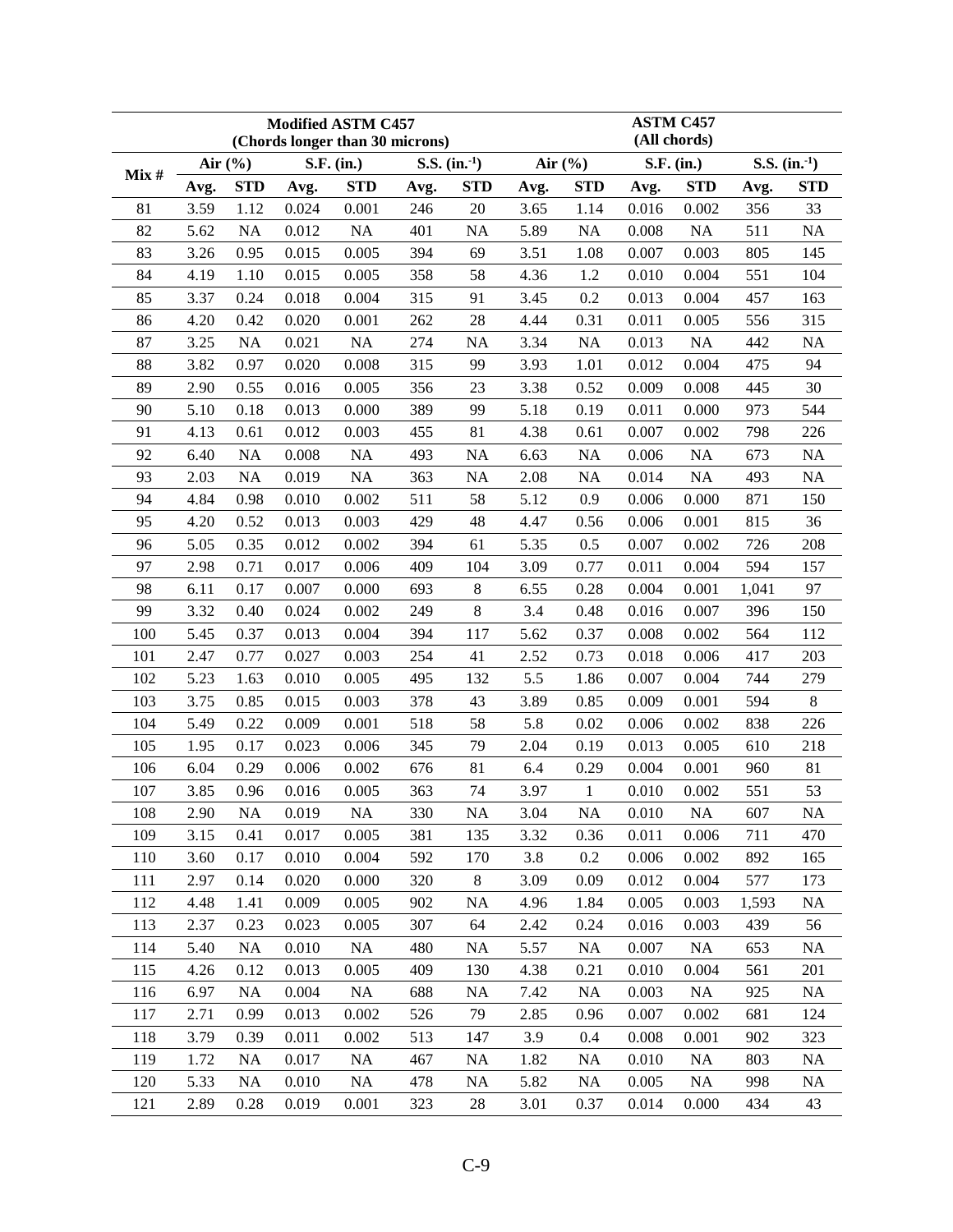|      |      |             |       | <b>Modified ASTM C457</b><br>(Chords longer than 30 microns) |      |              | <b>ASTM C457</b><br>(All chords) |             |       |            |       |              |  |
|------|------|-------------|-------|--------------------------------------------------------------|------|--------------|----------------------------------|-------------|-------|------------|-------|--------------|--|
| Mix# |      | Air $(\% )$ |       | S.F. (in.)                                                   |      | S.S. $(in.)$ |                                  | Air $(\% )$ |       | S.F. (in.) |       | S.S. $(in.)$ |  |
|      | Avg. | <b>STD</b>  | Avg.  | <b>STD</b>                                                   | Avg. | <b>STD</b>   | Avg.                             | <b>STD</b>  | Avg.  | <b>STD</b> | Avg.  | <b>STD</b>   |  |
| 122  | 3.71 | 0.37        | 0.011 | 0.002                                                        | 513  | 79           | 3.92                             | 0.36        | 0.007 | 0.000      | 818   | 74           |  |
| 123  | 3.62 | 0.08        | 0.020 | 0.008                                                        | 300  | 102          | 3.72                             | 0.16        | 0.013 | 0.007      | 472   | 226          |  |
| 124  | 5.47 | 1.00        | 0.010 | 0.002                                                        | 445  | 5            | 5.56                             | 0.87        | 0.006 | 0.002      | 678   | 33           |  |
| 125  | 2.95 | 0.61        | 0.017 | 0.003                                                        | 371  | 56           | 3.17                             | 0.71        | 0.010 | 0.002      | 615   | 155          |  |
| 126  | 4.51 | 0.07        | 0.009 | 0.001                                                        | 533  | 10           | 4.66                             | 0.15        | 0.007 | 0.000      | 693   | 76           |  |
| 127  | 3.06 | <b>NA</b>   | 0.021 | <b>NA</b>                                                    | 290  | NA           | 3.14                             | NA          | 0.014 | NA         | 442   | NA           |  |
| 128  | 5.27 | 0.70        | 0.007 | 0.001                                                        | 671  | 69           | 5.6                              | 0.71        | 0.005 | 0.000      | 1,011 | 74           |  |
| 129  | 2.49 | 0.37        | 0.017 | 0.002                                                        | 401  | 97           | 2.55                             | 0.32        | 0.012 | 0.004      | 556   | 221          |  |
| 130  | 3.64 | NA          | 0.010 | <b>NA</b>                                                    | 610  | NA           | 3.92                             | NA          | 0.006 | NA         | 1,019 | NA           |  |
| 131  | 2.56 | 0.70        | 0.025 | 0.001                                                        | 272  | 18           | 2.61                             | 0.73        | 0.017 | 0.003      | 399   | 25           |  |
| 132  | 6.05 | 0.14        | 0.009 | 0.002                                                        | 493  | 13           | 6.57                             | 0.44        | 0.005 | 0.001      | 775   | 5            |  |
| 133  | 3.28 | 0.72        | 0.016 | 0.000                                                        | 361  | 33           | 3.38                             | 0.76        | 0.011 | 0.001      | 521   | 5            |  |
| 134  | 4.62 | 0.89        | 0.012 | 0.002                                                        | 406  | 71           | 4.81                             | 0.91        | 0.010 | 0.004      | 549   | 213          |  |
| 135  | 3.36 | 0.04        | 0.018 | 0.003                                                        | 320  | 43           | 3.42                             | 0.04        | 0.013 | 0.001      | 439   | 13           |  |
| 136  | 4.59 | 0.83        | 0.010 | 0.005                                                        | 511  | 112          | 5.46                             | 1.74        | 0.005 | 0.003      | 851   | 145          |  |
| 137  | 3.06 | <b>NA</b>   | 0.014 | NA                                                           | 373  | NA           | 3.55                             | NA          | 0.011 | <b>NA</b>  | 505   | NA           |  |
| 138  | 4.94 | 1.15        | 0.008 | 0.004                                                        | 594  | 114          | 5.76                             | 2.06        | 0.005 | 0.003      | 879   | 196          |  |
| 139  | 3.76 | NA          | 0.012 | NA                                                           | 457  | NA           | 3.93                             | NA          | 0.007 | NA         | 709   | NA           |  |
| 140  | 6.21 | 0.76        | 0.008 | 0.003                                                        | 584  | 127          | 6.52                             | 0.99        | 0.005 | 0.003      | 826   | 272          |  |
| 141  | 2.51 | NA          | 0.020 | NA                                                           | 320  | NA           | 2.54                             | NA          | 0.016 | NA         | 389   | NA           |  |
| 142  | 4.57 | 0.42        | 0.009 | 0.001                                                        | 541  | 48           | 4.79                             | 0.46        | 0.006 | 0.001      | 790   | 28           |  |
| 143  | 4.55 | 0.25        | 0.015 | 0.000                                                        | 348  | 18           | 4.71                             | 0.33        | 0.009 | 0.002      | 556   | 114          |  |
| 144  | 6.38 | 1.68        | 0.006 | 0.001                                                        | 752  | 36           | 6.82                             | 1.86        | 0.004 | 0.001      | 1085  | 18           |  |

Note: S.F. = spacing factor, S.S. = specific surface.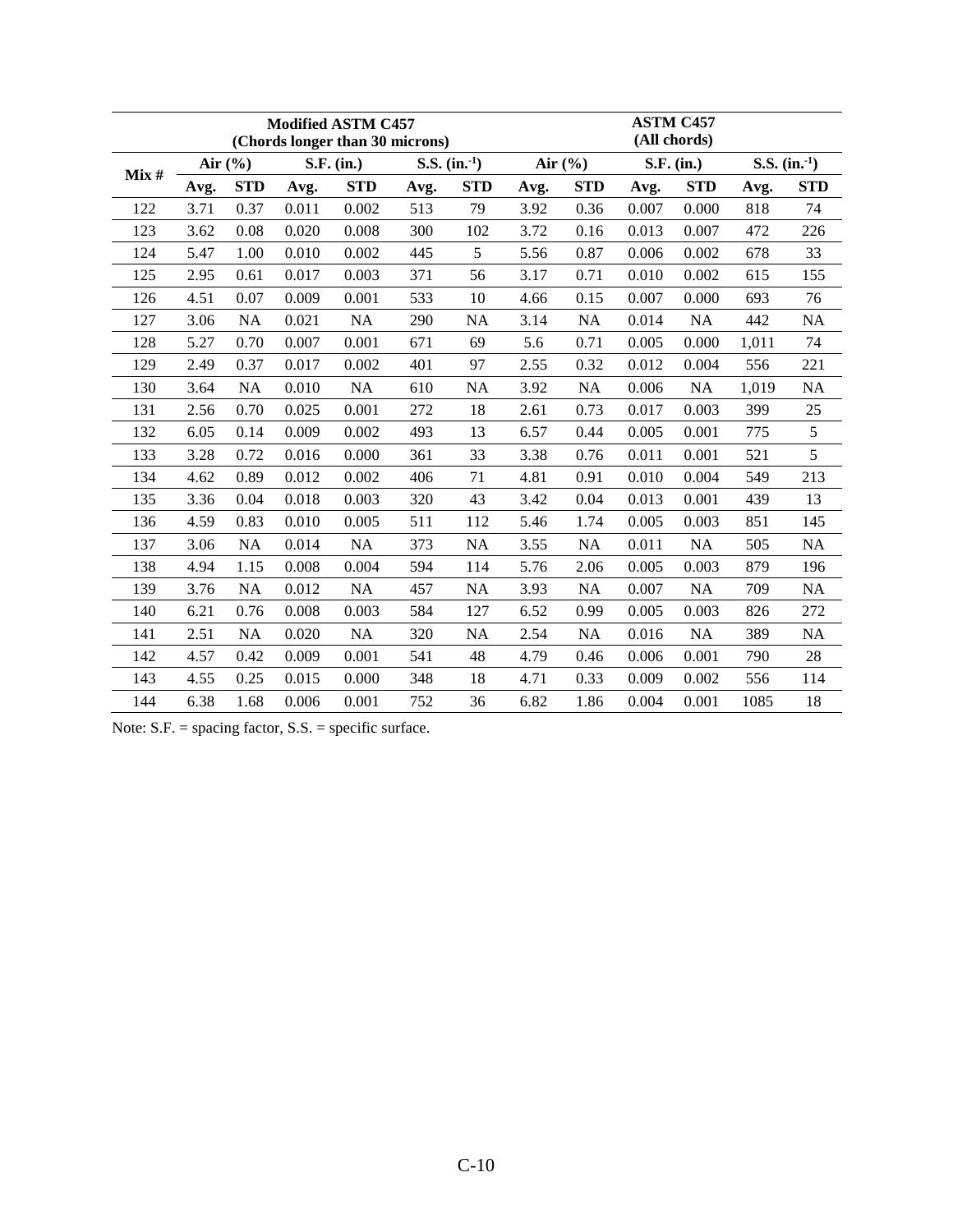



*Figure C-1. Correlation between SAM number and fresh air content.*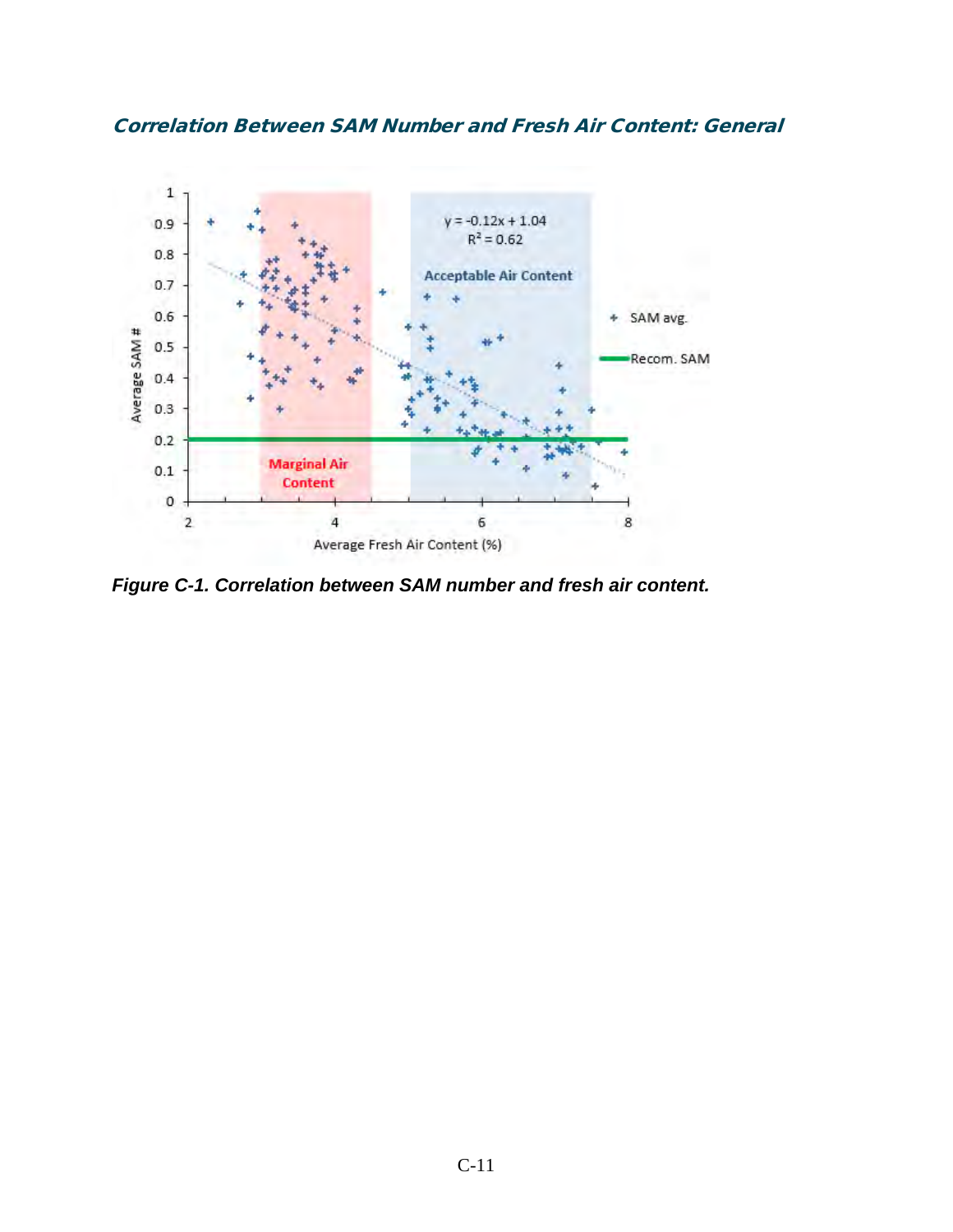#### SAM Number vs. Fresh Air Content: Effect of Concrete Mixture **Properties**





*Figure C-2. Correlation between SAM number and fresh air content for concrete made with low-alkali cement and low-quality fly ash (FA 4).* 



Note:  $AEA = air-entraining agent$ ,  $LA = low-alkali$ .

*Figure C-3. Correlation between SAM number and fresh air content for concrete made with low-alkali cement and high-quality fly ash (FA 5).*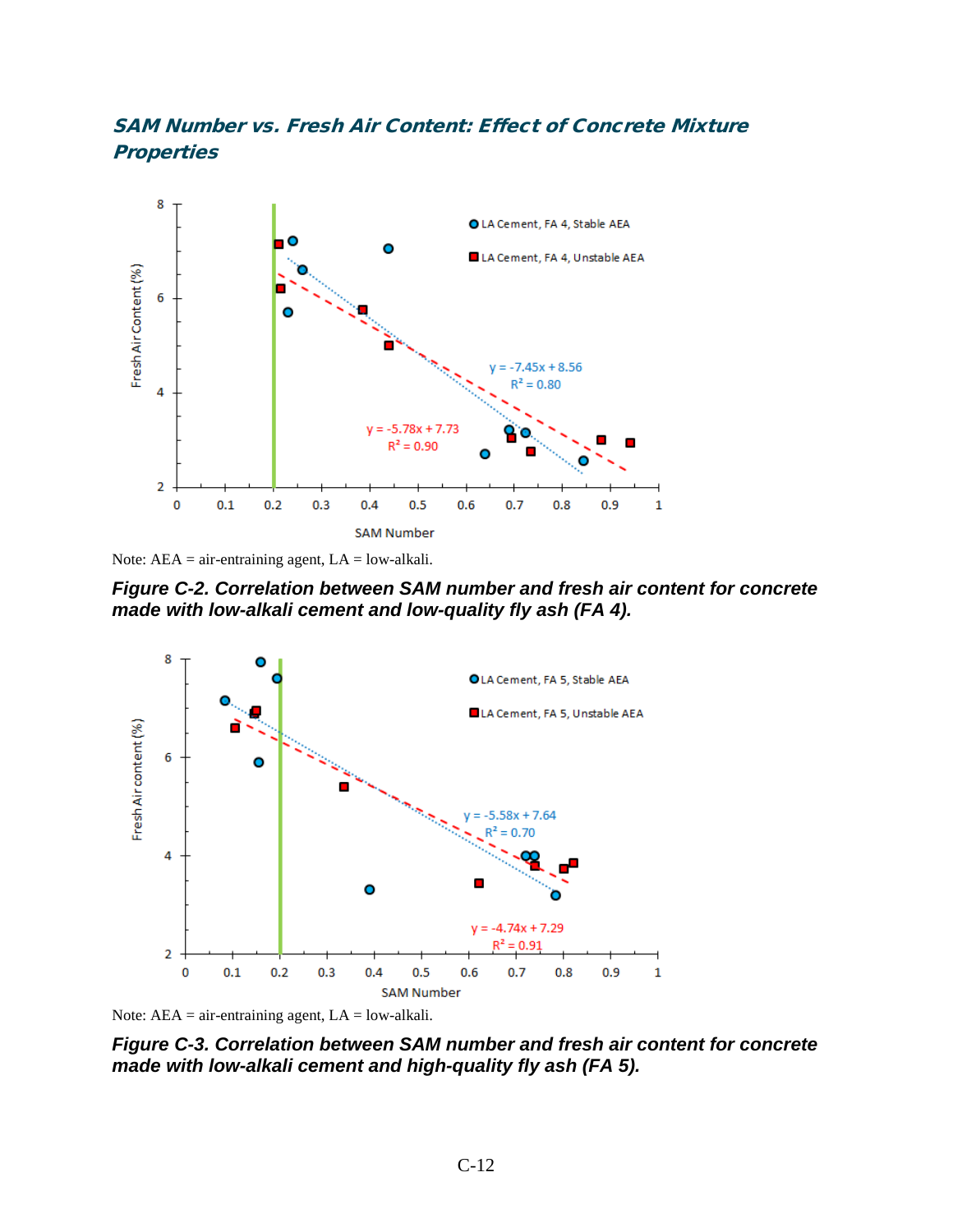

Note: AEA = air-entraining agent, LA = low-alkali, Nat. = natural pozzolan.

*Figure C-4. Correlation between SAM number and fresh air content for concrete made with low-alkali cement and natural pozzolan.* 



Note:  $AEA = air-entraining agent$ ,  $TIL = Type IL$  portland-limestone.

*Figure C-5. Correlation between SAM number and fresh air content for concrete made with TIL cement and low-quality fly ash (FA 4).*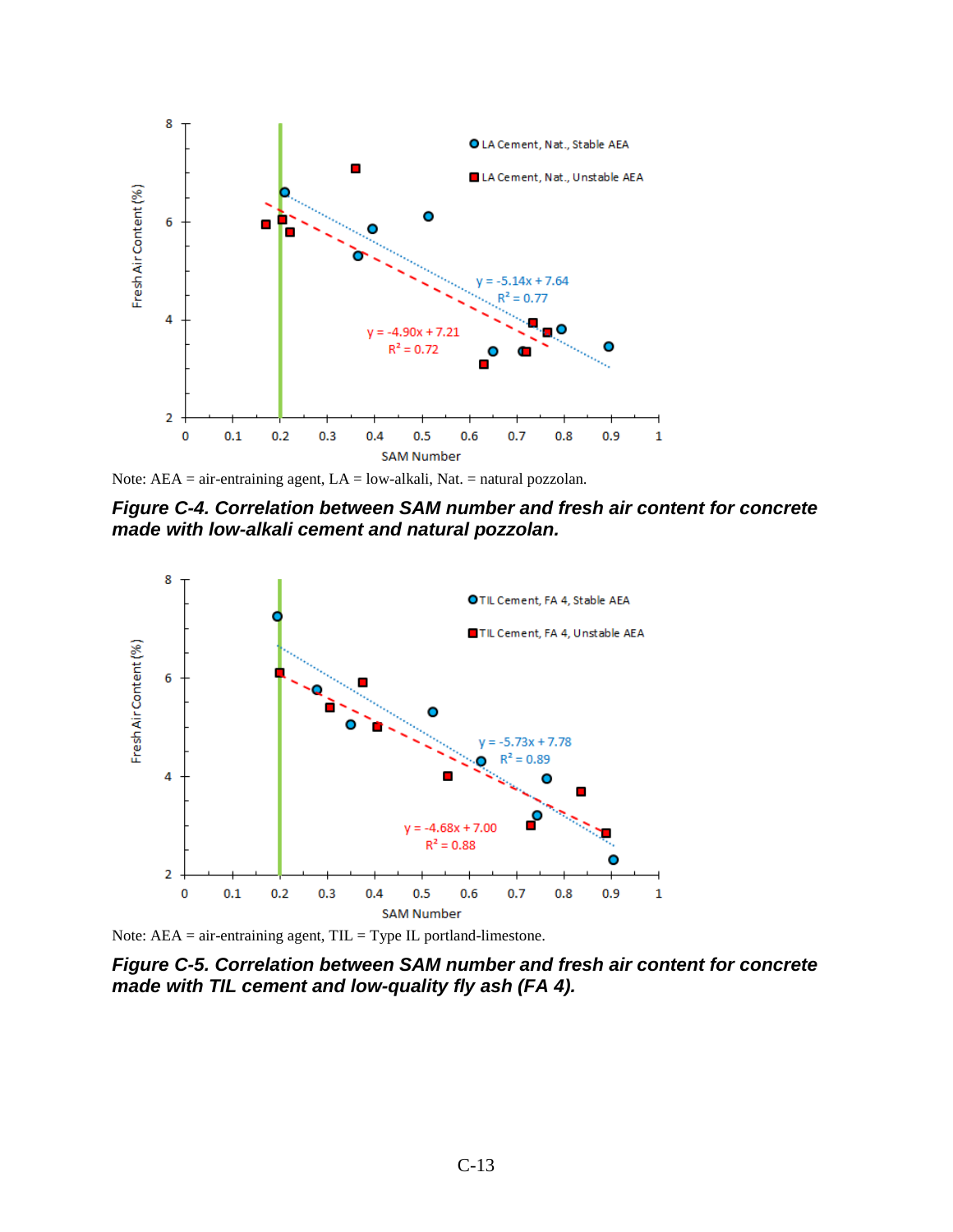

Note:  $AEA = air-entraining agent$ ,  $TIL = Type IL$  portland-limestone.

*Figure C-6. Correlation between SAM number and fresh air content for concrete made with TIL cement and high-quality fly ash (FA 5).* 



Note: AEA = air-entraining agent, TIL = Type IL portland-limestone.

*Figure C-7. Correlation between SAM number and fresh air content for concrete made with TIL cement and natural pozzolan.*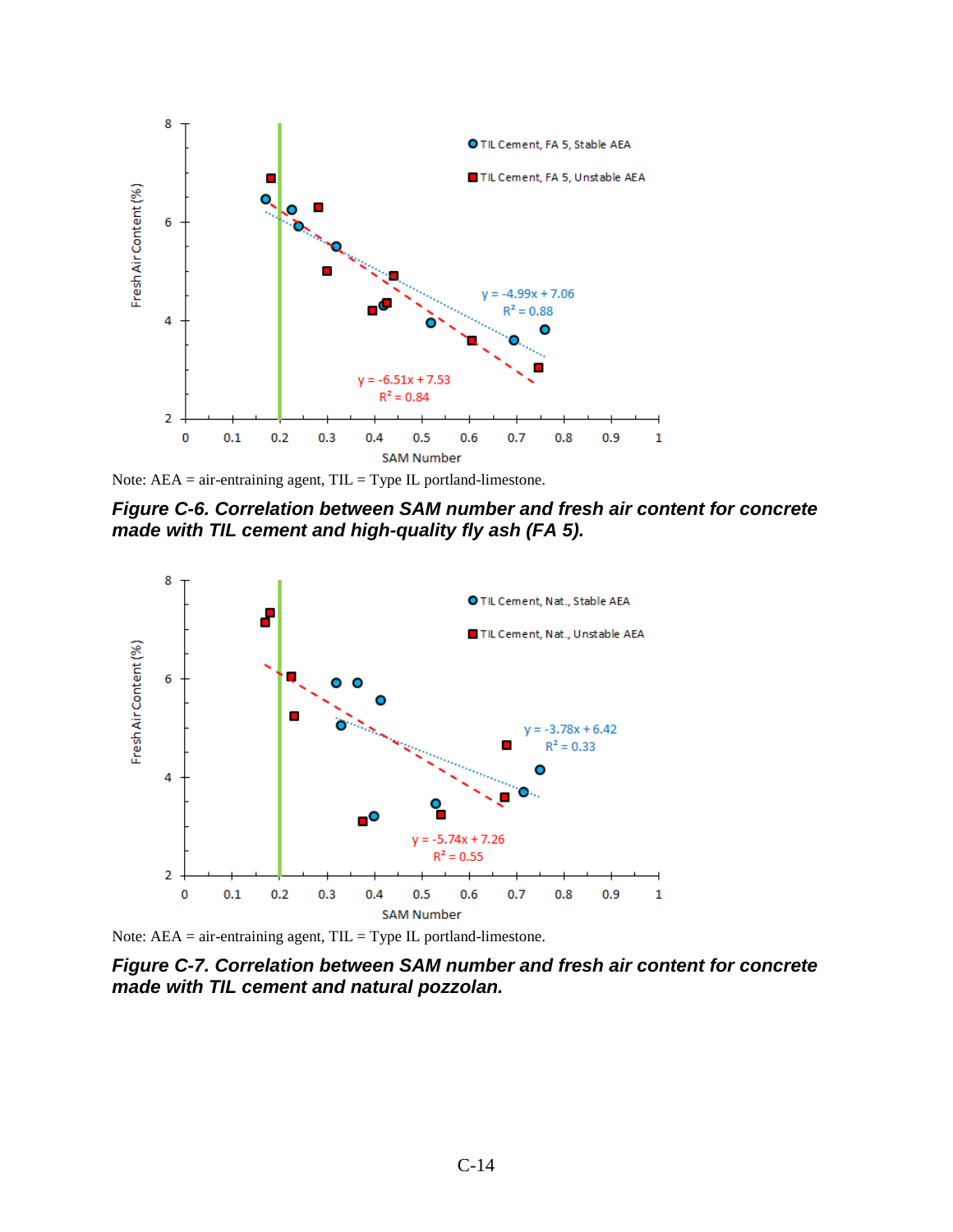

Note:  $AEA = air-entraining agent$ ,  $HA = high-alkali$ .

*Figure C-8. Correlation between SAM number and fresh air content for concrete made with high-alkali cement and low-quality fly ash (FA 4).* 



Note:  $AEA = air-entraining agent$ ,  $HA = high-alkali$ .

*Figure C-9. Correlation between SAM number and fresh air content for concrete made with high-alkali cement and high-quality fly ash (FA 5).*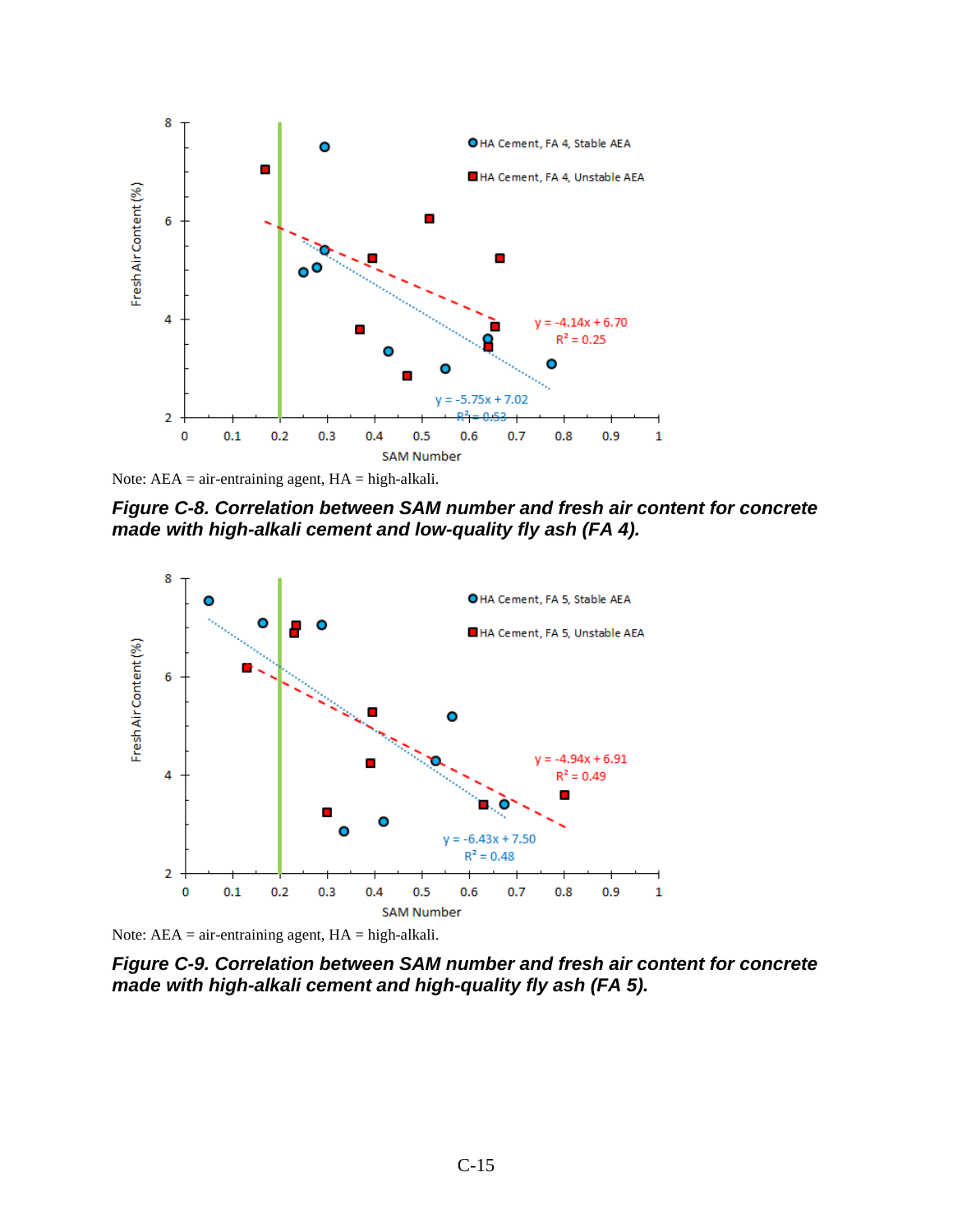

Note: AEA = air-entraining agent, HA = high-alkali, Nat. = natural pozzolan.

*Figure C-10. Correlation between SAM number and fresh air content for concrete made with high-alkali cement and natural pozzolan.*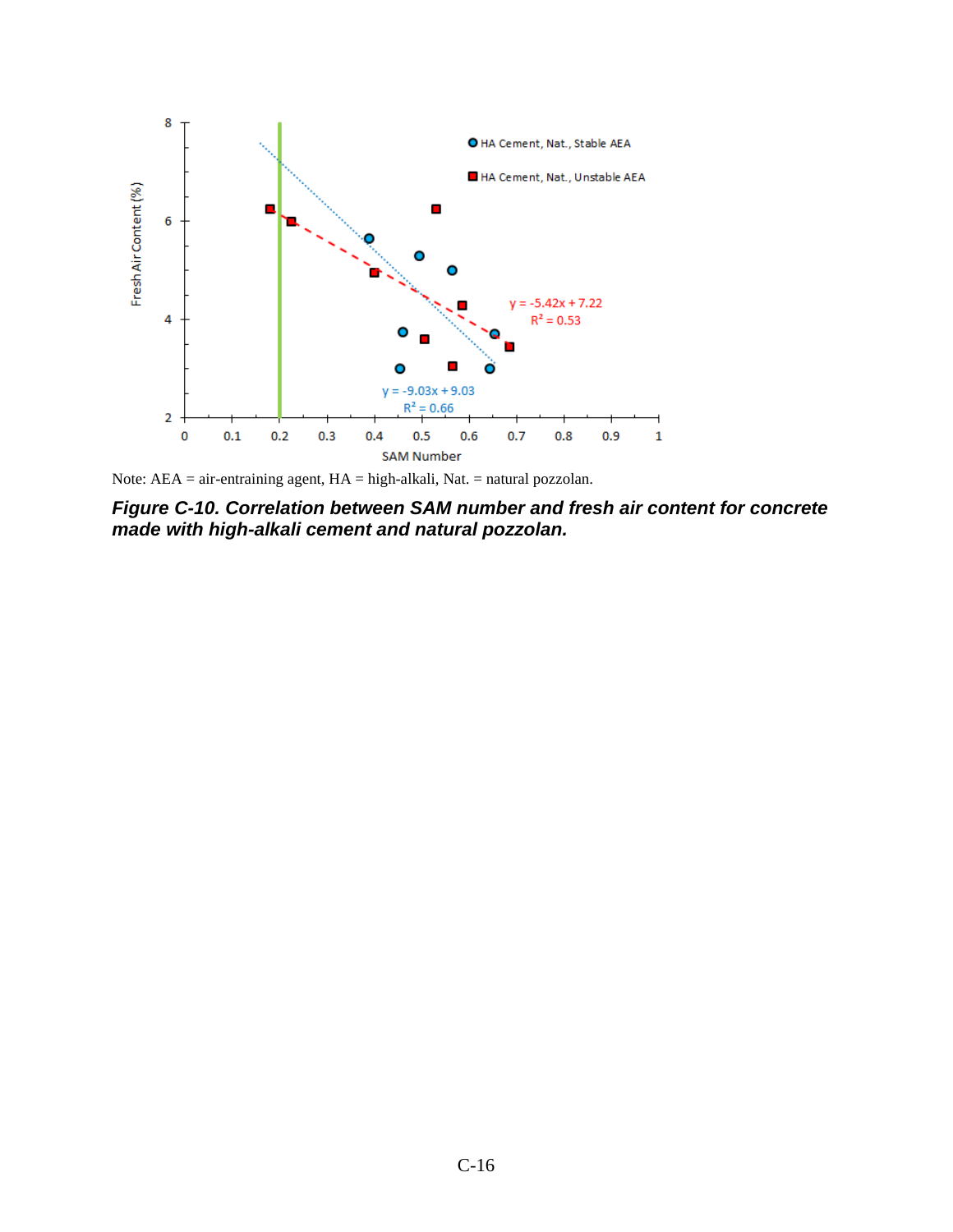#### Hardened Data from Fixed-Focus Optical Microscope

**Fresh vs. Hardened Air Content Measurements: General** 



*Figure C-11. Correlation between average fresh air content obtained from SAM test and data from testing hardened samples with fixed-focus optical microscope.*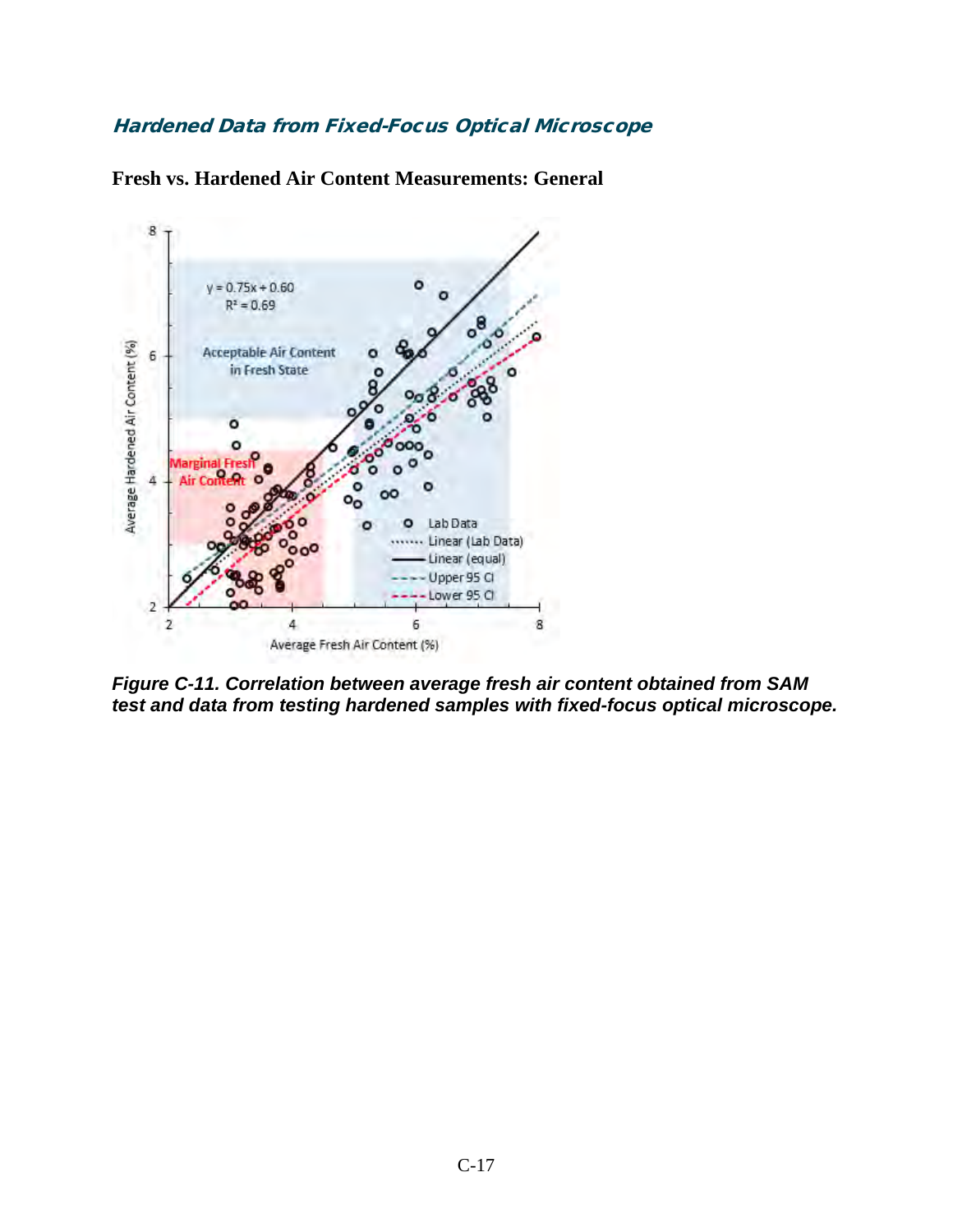### **Fresh vs. Hardened Air Content Measurements: Effect of Concrete Mixture Properties**



*Figure C-12. Correlation between fresh and hardened air content for concrete made with natural or manufactured sand.*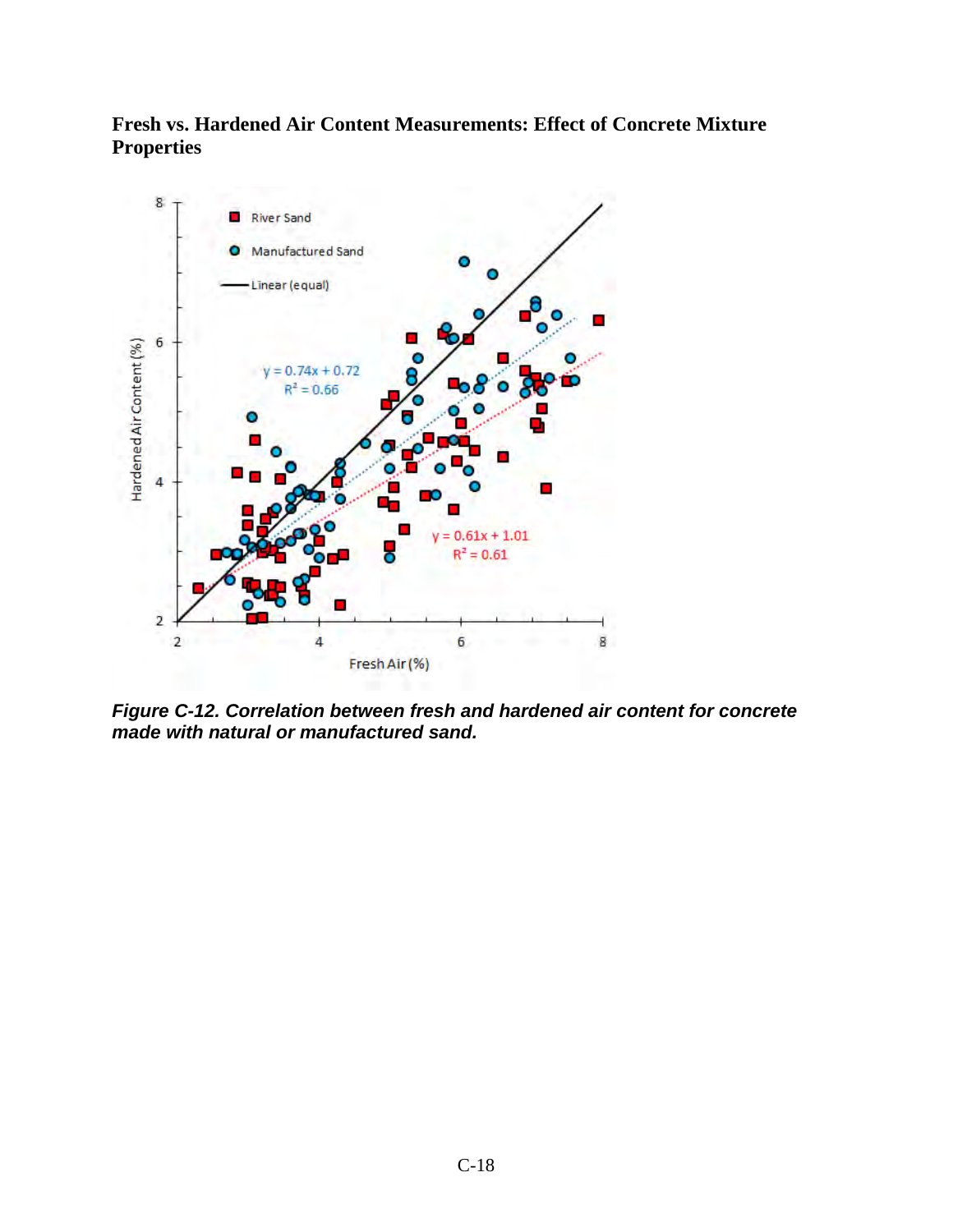

Note: AEA = air-entraining admixture; HA, LA, and TIL = high-alkali, low-alkali, and Type IL portland-limestone, respectively.

*Figure C-13. Correlation between fresh and hardened air content for concrete made with stable AEA and low-quality fly ash (FA 4).*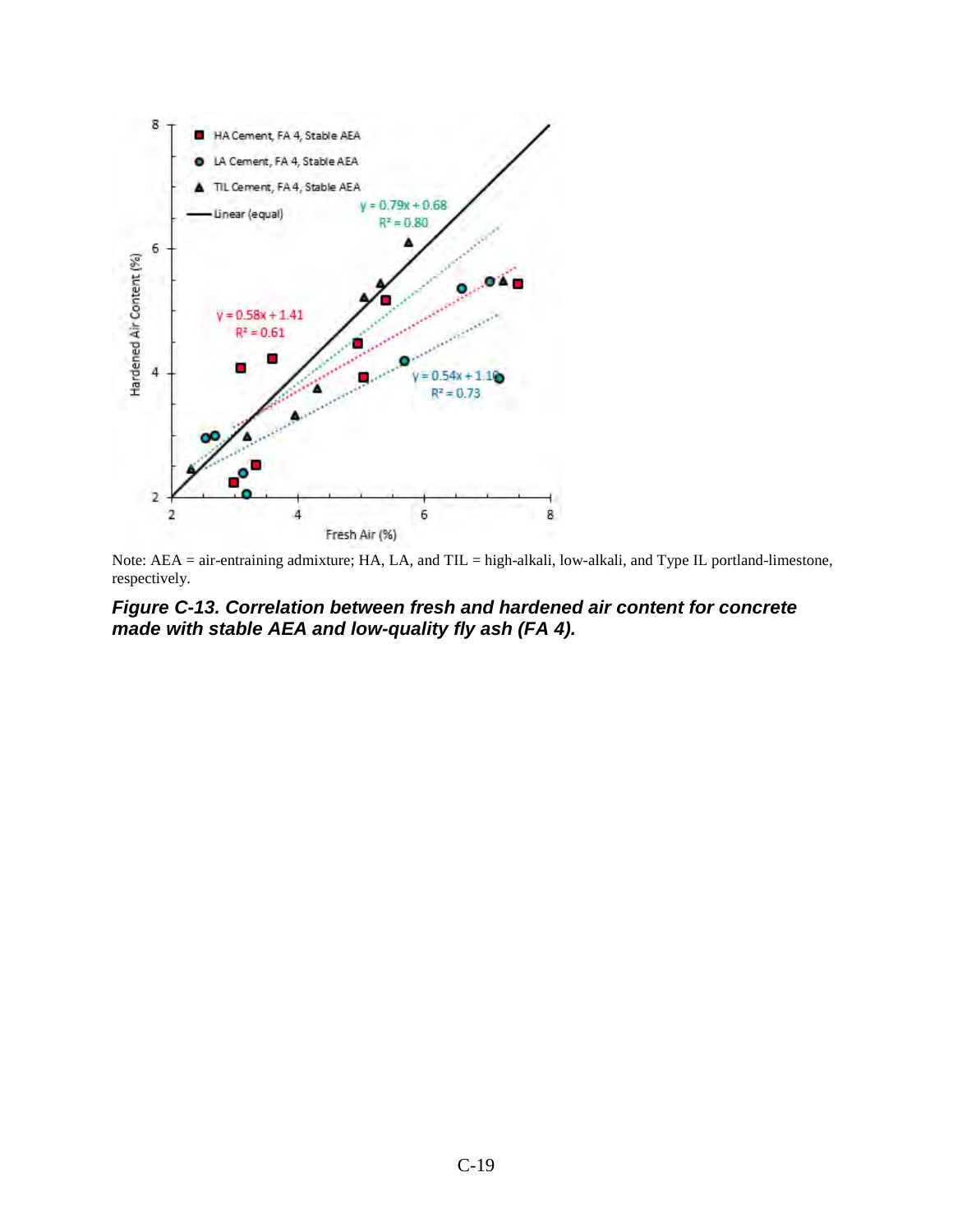

Note: AEA = air-entraining admixture; HA, LA, and TIL = high-alkali, low-alkali, and Type IL portland-limestone, respectively.

#### *Figure C-14. Correlation between fresh and hardened air content for concrete made with stable AEA and high-quality fly ash (FA 5).*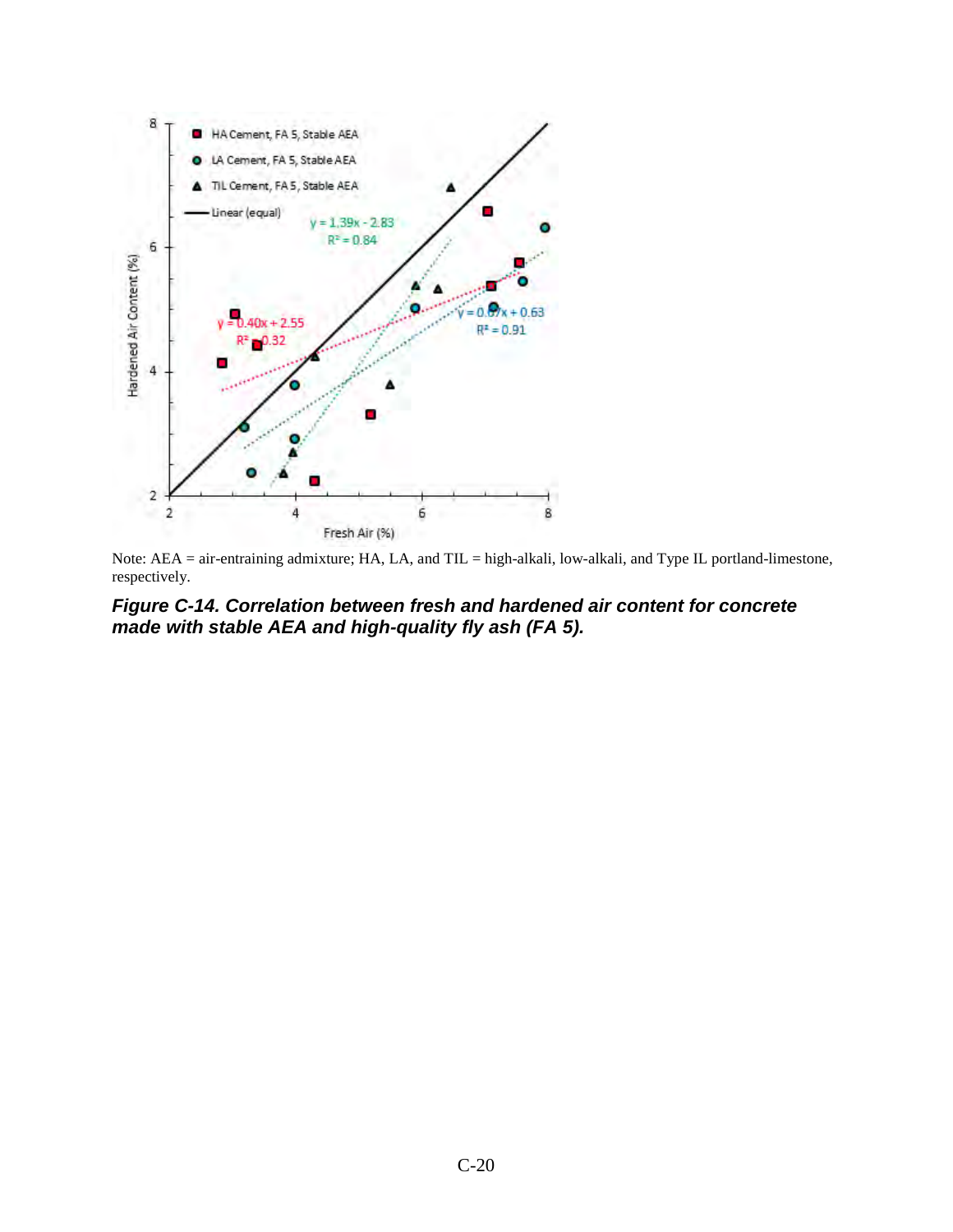

Note: AEA = air-entraining admixture; HA, LA, and TIL = high-alkali, low-alkali, and Type IL portland-limestone, respectively.

#### *Figure C-15. Correlation between fresh and hardened air content for concrete made with stable AEA and natural pozzolan.*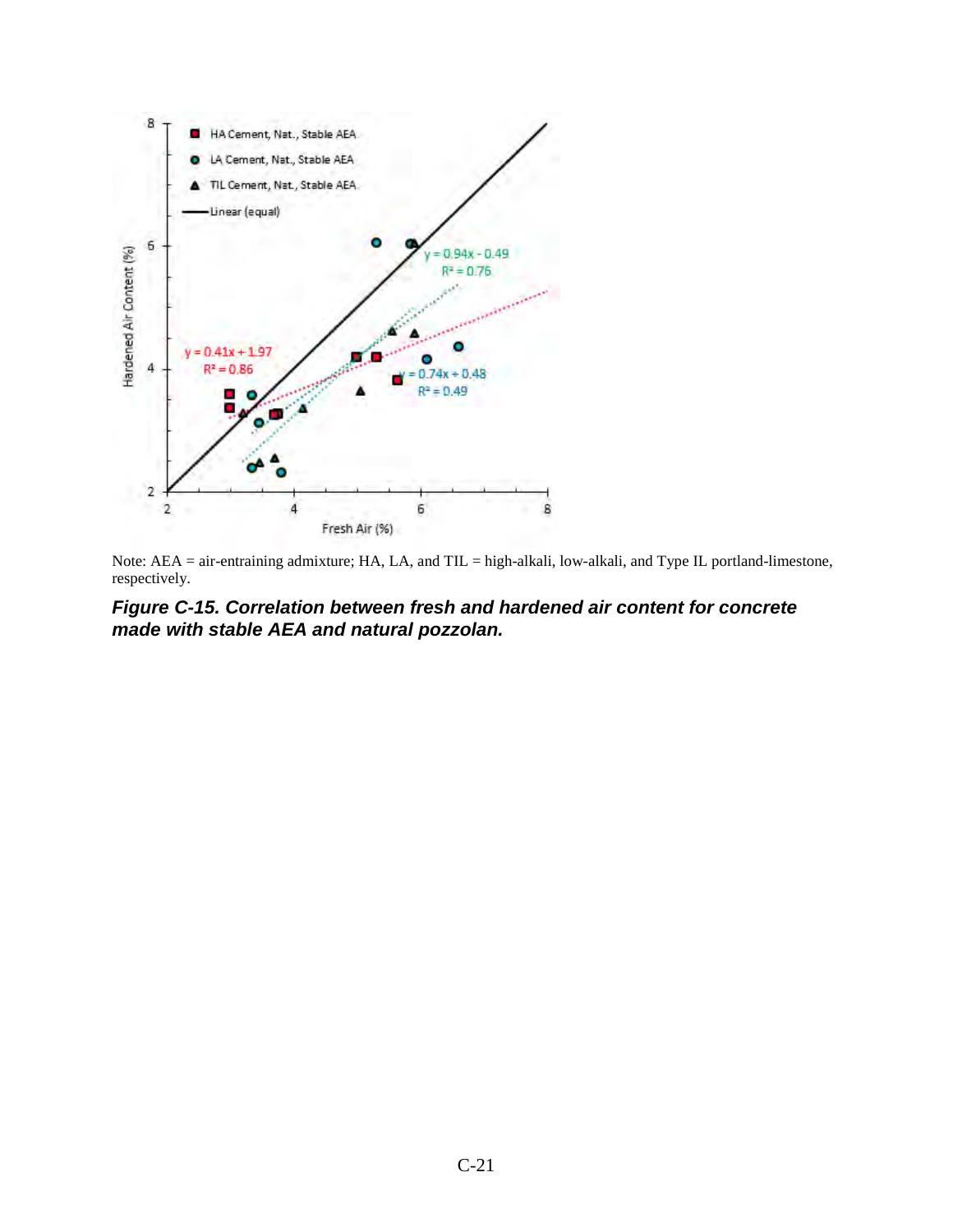



*Figure C-16. Correlation between SAM number and spacing factor.* 



*Figure C-17. Distribution of SAM number with cut-off limit of 0.20 and spacing factor with cut-off limit of 0.008 in.*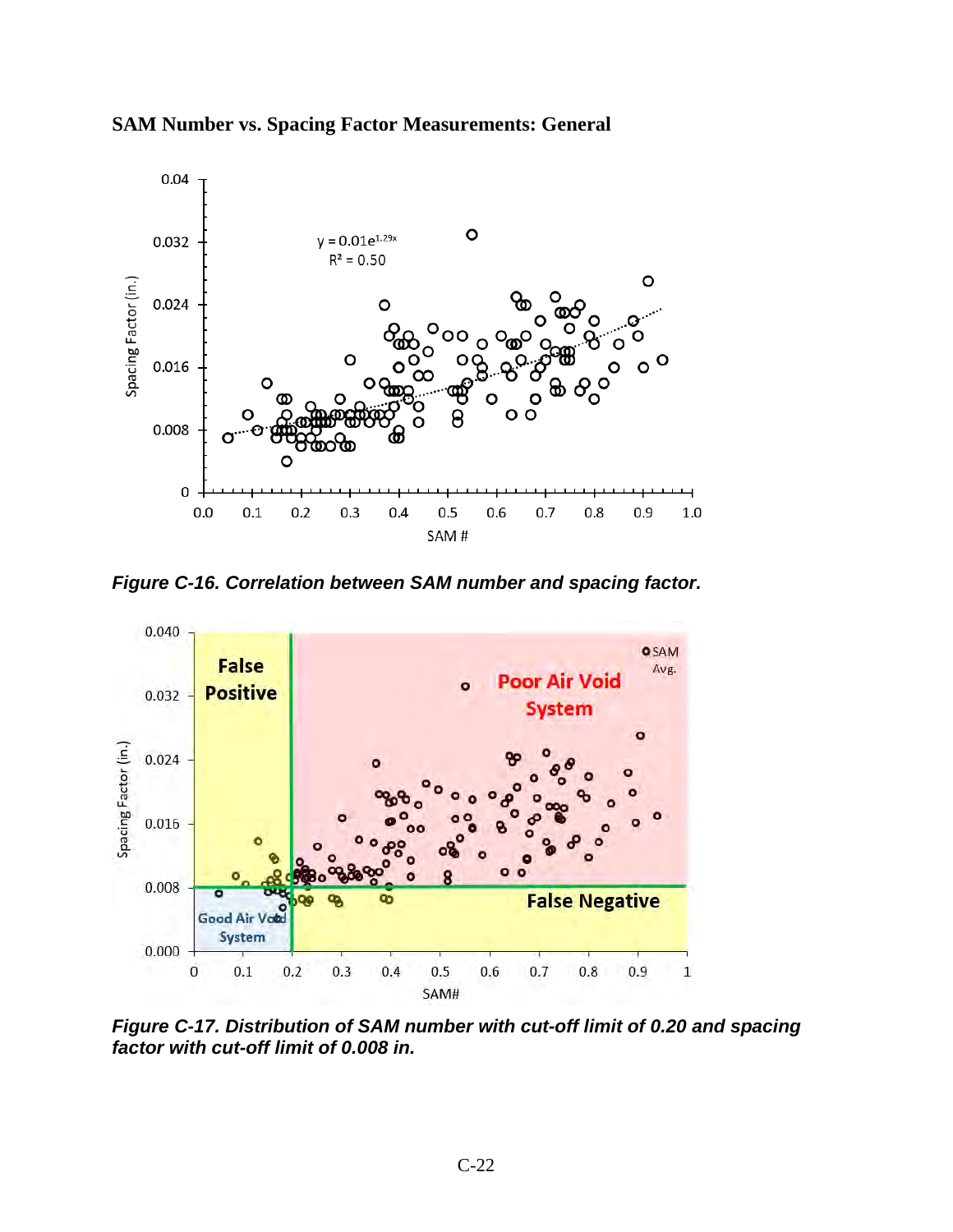

**SAM Number vs. Spacing Factor Measurements: Effect of Mixture Properties** 

*Figure C-18. Correlation between SAM number and spacing factor data for concrete made with natural or manufactured sand.* 



Note. AEA = air-entraining admixture; HA, LA, and TIL = high-alkali, low-alkali, and Type IL portland-limestone, respectively.

#### *Figure C-19. Correlation between SAM number and spacing factor data for concrete made with stable AEA and low-quality fly ash (FA 4).*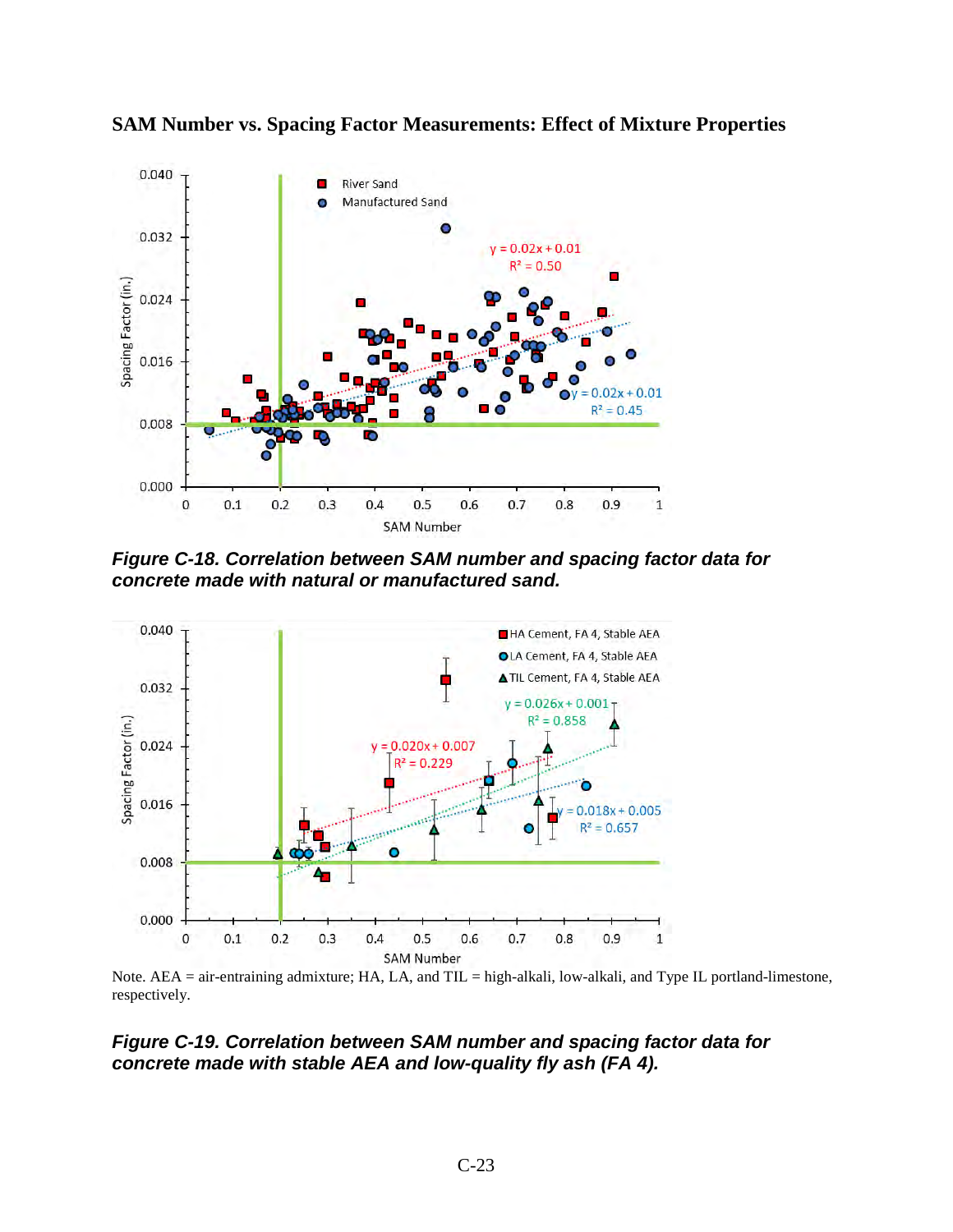

Note: AEA = air-entraining admixture; HA, LA, and TIL = high-alkali, low-alkali, and Type IL portland-limestone, respectively.

*Figure C-20. Correlation between SAM number and spacing factor data for concrete made with stable AEA and high-quality fly ash (FA 5).* 



Note: AEA = air-entraining admixture; HA, LA, and TIL = high-alkali, low-alkali, and Type IL portland-limestone, respectively; Nat. = natural pozzolan.

*Figure C-21. Correlation between SAM number and spacing factor data for concrete made with stable AEA and natural pozzolan.*